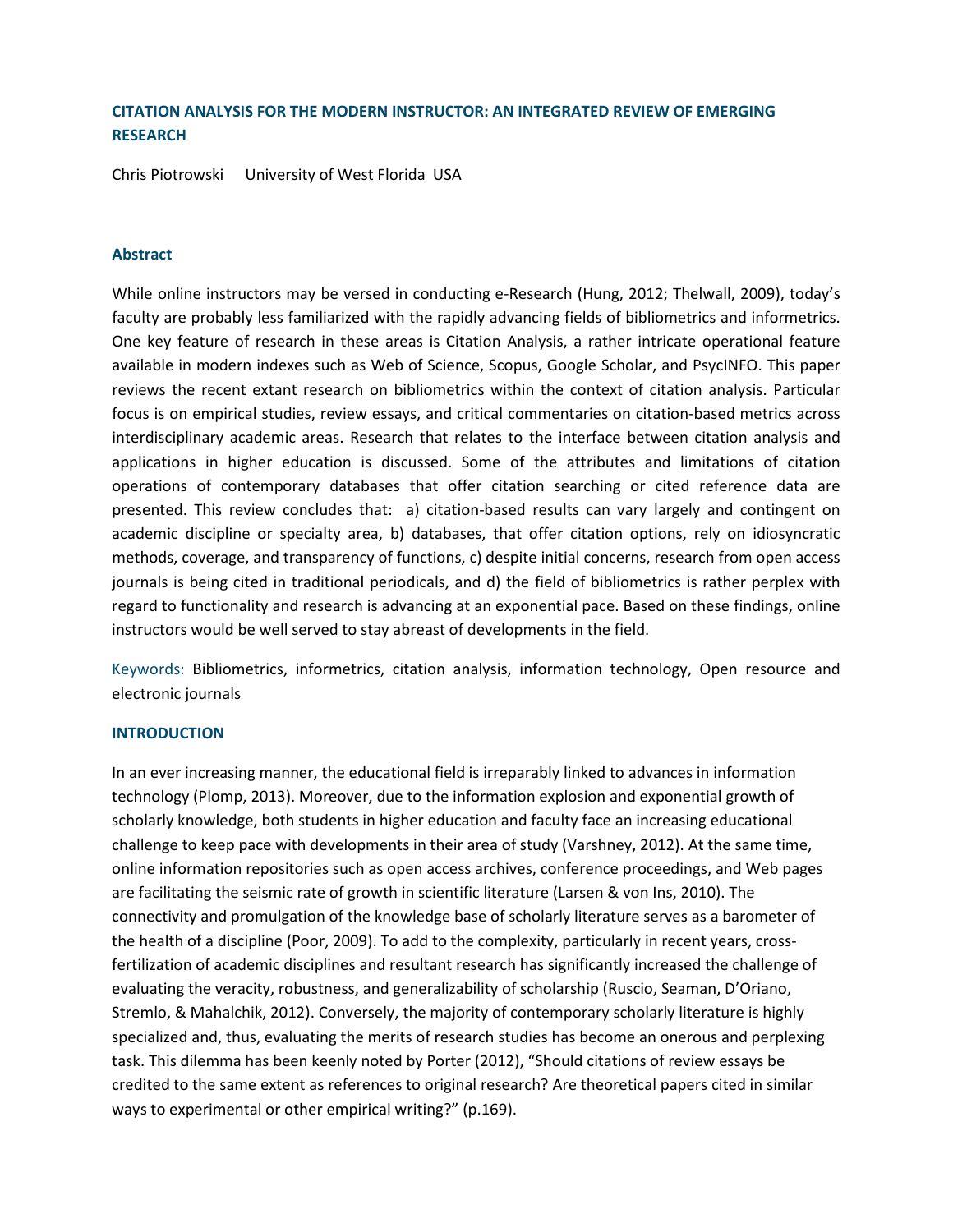## *Bibliometrics—Cross-disciplinary Impact*

Published research is, in essence, a discourse process. Put another way, the rationale for the accumulation of a body of scientific literature (archived in academic and professional journals) is to impart knowledge to others (the public and students), share findings with colleagues (scholars and researchers), and provide a framework for advancing knowledge and (it is hoped) ones discipline. Citedreferences establish a permanent link in this discourse process. While bibliometrics proper is a subject area of study (albeit rather staid) in library and information sciences, citation analysis has captured the attention of academics and researchers from all fields and disciplines, particularly in recent years (Bar-Ilan, 2012; Harzing, 2011). Rigorous research on citation analysis has recently appeared in subject areas such as allied health (De Groote, 2012), information science (Williams & Winston, 2003), mass media & communication (Stephen, 2011), psychology (Cho, Tse, & Neely, 2012; Piotrowski, 2012), social work (Hodge, Lacasse, & Benson, 2012), human resource development (Jeung, Yoon, Park, & Jo, 2011), and management (Peng & Zhou, 2006; Podsakoff et al., 2008).

But a legitimate question remains: What's all the fuss about citations? First, and foremost, academicians and researchers are interested on the impact of their scholarship and writings. Secondly, science requires the interchange of ideas and findings which prompts interest in the "who & what" of scholarly influence. Interestingly, recent research shows that in some fields nearly 50% of cited references are less than 5 years old (Rethlefsen & Aldrich, 2013). Third, applying metrics to scientific contributions can facilitate or identify the structure of science, influential fields of research, and promising avenues of discovery (Cacioppo & Cacioppo, 2012). Moreover, vanity extends beyond the individual researcher research institutes and universities have a vested interest in the research ranking of their institutions (Egghe, 2010). Most, if not all, disciplines have an inherent need to identify the 'core' journals, e.g., Smith (2010), and the top-cited articles (citation 'classics') in their field (Lipsman & Lozano, 2011; Stack, 2013). Identifying cited-references in books has been a perennial problem and searching options have been rather restricted. Recent research, however, has shown that Google Books appears to show promise in this endeavor (Kousha & Thelwall, 2009; Kousha, Thelwall, & Rezaie, 2011). In the contemporary educational environment, researchers seem keenly interested in the impact of e-journals on citation behavior and output (Brown, 2010; Kurtz & Bollen, 2010). Furthermore, advances in communication technology and online instruction have prompted investigatory efforts in novel areas such as the potential impact of online syllabi on citations (Kousha & Thelwall, 2008) and the impact of Twitter on initiation of citation "bursts" (see Eom & Fortunato, 2011; Eysenbach, 2011).

Research on the topic of citation analysis in the education field has been rather robust, including computer science (De Sutter & van den Oord, 2012), health education (Burtis & Taylor, 2010), business education (Amara & Landry, 2012; Urbancic, 2011), and STEM education (Greenseid & Lawrenz, 2011). Perhaps more pertinent to the current focus, research studies on citation analysis regarding different aspects of distance education and e-learning have appeared (Chen & Lien, 2011; Herring, 2010; Hwang & Tsai, 2011; Lee et al., 2005; Tuncay & Uzunboylu, 2010). With regard to online instruction, Shih, Feng, and Tsai (2008), using a cited-reference strategy, found that studies on instructional approaches, information processing, and motivation had the greatest impact on subsequent research. Another study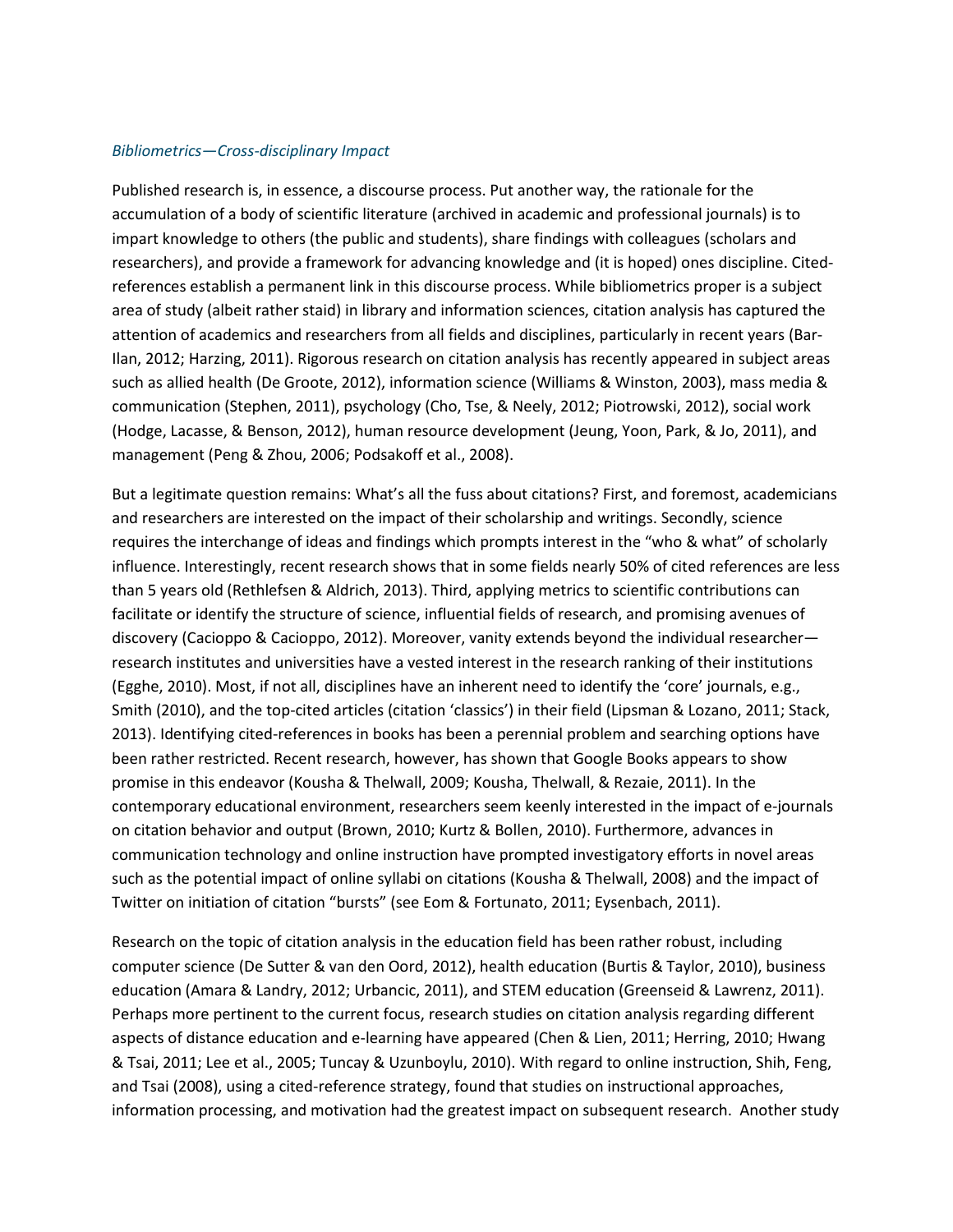reported that editors from distance education journals viewed 'open access' journals quite favorably in terms of prestige (Zawacki-Richter et al., 2010). Shaffer (2011), utilizing citation analysis, investigated proficiency in graduate students' use of library research skills.

# *The Influence of Citation Analysis in Higher Education*

The interface of bibliometrics (defined as: the study and application of indices of scholarship and scholarly influence on future research endeavors) and higher education has crystalized in recent years largely due to a) the proliferation of scholarly content (entombed mostly in journals and books), and b) the availability of cited-reference options across several relatively new database vendors, e.g., Scopus and Google Scholar (e.g., van Aalst, 2010). At the same time, there have been major innovations in the education field such as the use of computer-mediated technology, online instruction, and open access publishing (Hricko & Howell, 2006; Rudestam & Schoenholtz-Read, 2010; Vodanovich & Piotrowski, 2005). Since the intellectual foundations of education are multidisciplinary, the knowledge base of a myriad of fields is the cornerstone that informs and, at the same time, impacts scholarship and educational practices (Goodyear et al., 2009; Hart & Metcalfe, 2010). Based on this premise, intellectual exchange is a critical function of higher education and academic journals are the primary mode of communication and instruction among researchers, professors, and even advanced students. This aggregated scholarship functions as a central conduit in the creation, dissemination, and application of knowledge. Bibliometrics serves as a barometer of all these major scholarly functions (De Bellis, 2009).

At the same time, the communicative interaction with regard to scholarly knowledge is rather complex. Citation analysis is one critical approach in examining this communicative process and cited references are the hallmark in identifying citation patterns (Budd, 1990; Budd & Magnuson, 2010). In fact, citation analysis has been regarded as a valid methodology in identifying research trends in the field or in examining the rigor, prestige, and impact of individual researchers, journals, and universities (Lee, Wu, & Tsai, 2009; Tsay, 2008). Moreover, this bibliometric indicator has been relied upon in evaluating or assessing the scholarly influence of individual journals (e.g., Haas et al., 2007; West & Rich, 2012.). Scholarly "impact" indices are major criteria in the evaluation of research productivity of academic and research faculty, and the critical metric is the number of citations to a faculty member's research (Aguinis, Suarez-Gonzalez, Lannelongue, & Joo, 2012). In addition, research studies on citation analysis have examined issues such as the international impact of educational research (Vinluan, 2012; Wolhuter, 2011) and the use of electronic journals and online reference sources by graduate students (Smyth, 2011), and as a valid strategy in detecting plagiarism (Alzahrani, Palade, Salim, & Abraham, 2012).

One area of intense investigation involves the robust nature of the 'importance' of an individual citation. Accordingly, not all citations harbor the same valence or esteem, and the discussion has delineated cited reference impact as either 'popularity' (the aggregated number of citations) or 'prestige' (citations appearing in highly cited articles or top-ranked journals) (Ding & Cronin, 2011; Zhou, Lu, & Li, 2012). In this regard, novel metrics have been introduced to gauge the prestige of both citing and cited journals (Guerrero-Bote & Moya-Anegon, 2012). Some researchers have proposed using a 'weighted' formulation to determine an article's prestige (Van & Ding, 2010; Zyczkowski, 2010). Others have argued that citation indices that purport to ascribe 'prestige' are a misuse of journal impact metrics (Balaban,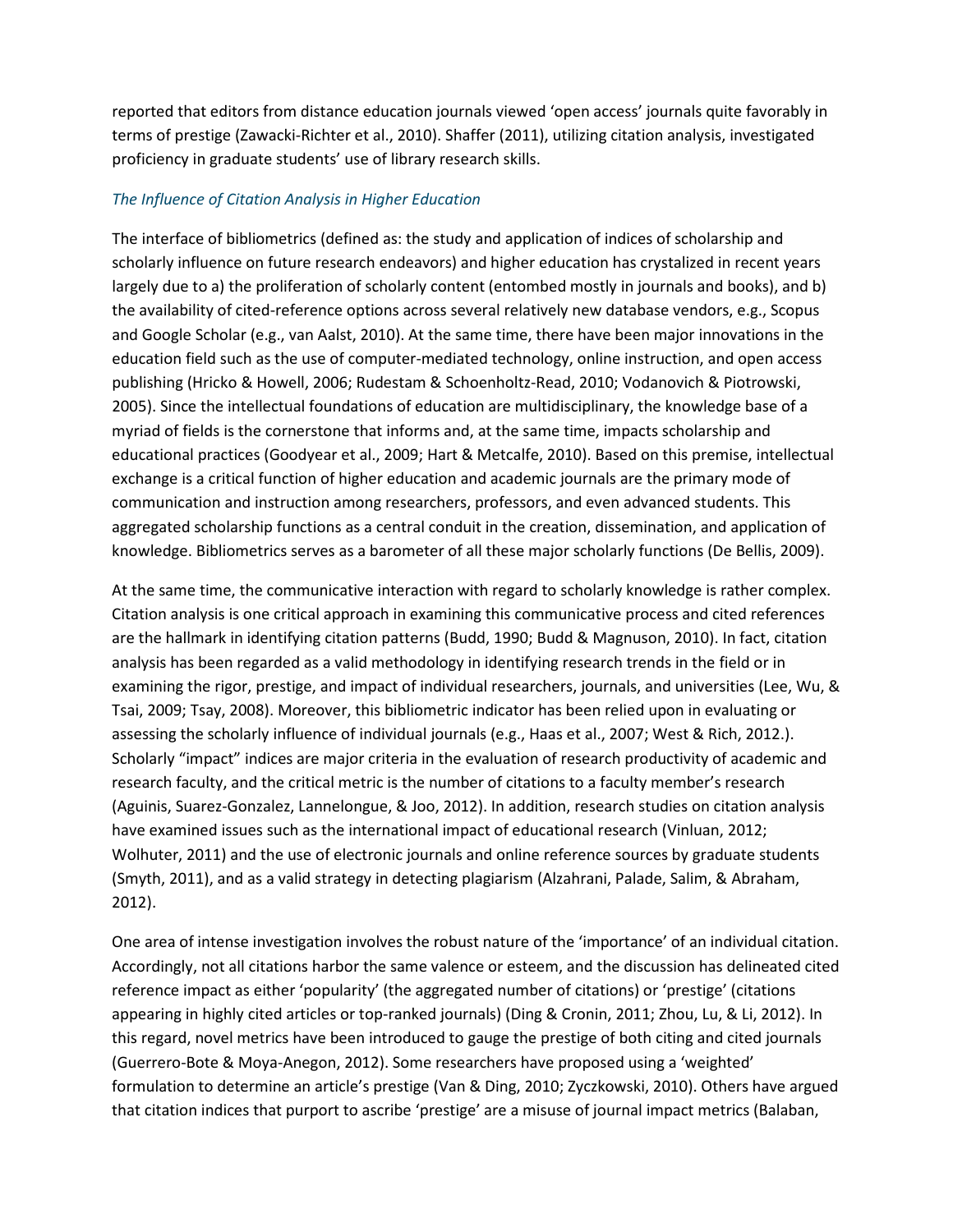2012). Furthermore, content analyses of the extant literature point to the reality that positive findings tend to be cited more than studies reporting negative results (see Fanelli, 2013).

Despite these academic debates, citation metrics are being used increasingly by educational administrators (Rodriguez-Ruiz, 2009). However, as innovative hybrids of the h-Index (e.g., h int) have been introduced in recent years (Guerrero-Bote & Moya-Anegon, 2012; Levene, Fenner, & Bar-Ilan, 2012), researchers have expressed concerns about the validity and limitations of these emerging citation metrics (Kosmulski, 2010; Schreiber, 2013; Smith, 2012), for faculty evaluation, promotion, or tenure. Moreover, educators and academics from within the field of bibliometrics have also scrutinized these citation barometers (Chang, McAleer, & Oxley, 2011). Second, the much maligned 'Journal Impact Factor' continues to be criticized in the scholarly literature (see Smeyers & Burbules, 2011), highlighting issues like the impact of 'self'-citations (Carley, Porter, & Youtie, 2013; Foo, 2009) and editorial board influence or pressure on citing their own journal so as to embellish citation counts (Campanario et al., 2006). A related concern, not frequently mentioned in the published literature, is the issue of reciprocal citations within a select, narrow circle of researchers (see Kosmulski, 2010). Interestingly, contrasting views on these issues have been noted in the information sciences field, e.g., Krell (2010).

Critical to the current discussion, researchers are well aware of the fact that educational research publications are not well represented among 'source' journals in the major databases that offer citedreference functions and that 'Educational' journals have relatively low impact factor scores (see Togia & Tsigilis, 2006). This creates doubt about the salience and usefulness of search files like Web of Science, Scopus, and Google Scholar from instructors in the field of education (Albion, 2012).

# *Proliferation of Scholarship and Advances in Bibliometrics*

The information age has prompted a dramatic shift in how academic knowledge is created, disseminated, communicated, archived, and retrieved (Thelwall, 2009). These advances, however, have evidenced a host of concerns with regard to the reliability, credibility, and sustainability of scholarship in the published (and online) literature (Meyer & Schroeder, 2009; Narin, Olivastro, & Stevens, 1994; Piotrowski & Perdue, 2003). Research studies of online instruction resources have been at the forefront of these concerns (e.g., Hricko & Howell, 2006). Over the past decade, bibliometric tools have emerged as an efficient and effective remedy for the filtering, evaluation, and accreditation of scholarly material (Eom, 2009; Feller, 2005; Richardson & McLeod, 2009; Wolfram, 2003). A decade ago, researchers and academicians relied on a sole bibliometric resource, i.e., Social Sciences Citation Index (n.d.), to access the scholarly literature in order to access citation reference data on subject matter, target periodicals, and author cited references (Herubel & Buchanan, 1993). The past seven years, however, has witnessed the proliferation of a number of scholarly citation databases or the introduction of 'citation' options within existing database files (see De Bellis, 2009). Moreover, these major citation databases have continued to modify and upgrade the operations and functionality of their search platforms at an accelerated pace (Harzing, 2011; Moed, 2005; Schroeder, 2007; Taris, 2006). Researchers in the field of bibliometrics have also conducted detailed comparisons of citation features in PubMed, Scopus, Web of science, and Google Scholar; database functions, including the benefits and shortcomings of each file, have been keenly analyzed (e.g., Falagas, Pitsouni, Malietzis, & Pappas , 2008; Garcia-Perez, 2010; Meho & Yang, 2007; Vaughan & Shaw, 2008).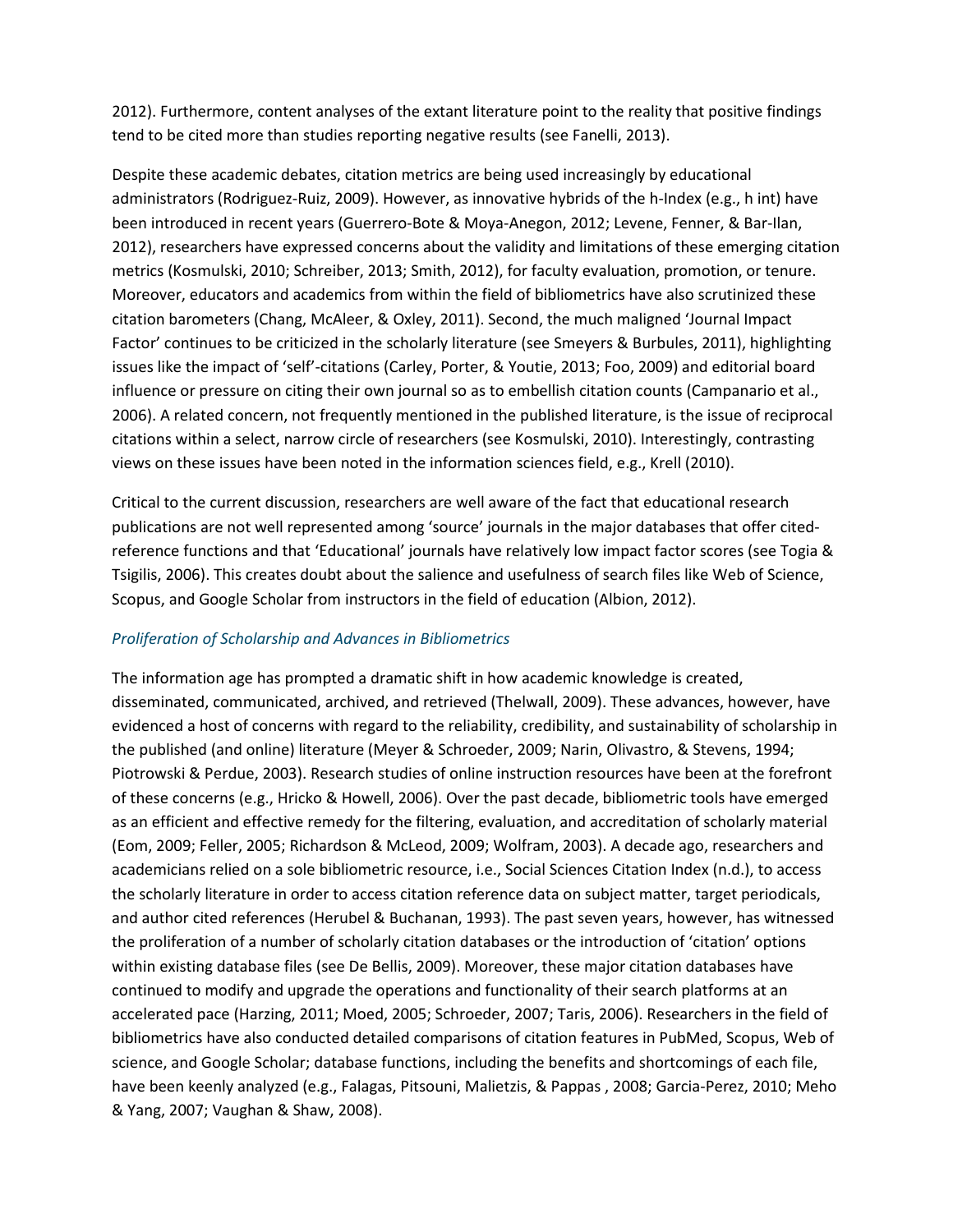### *A Note on Open-Access Research*

Open-access has become a well- respected channel for publishing research findings. Recent years have witnessed a high level of research interest in examining the influence of open-access journals on the visibility level of articles published online and subsequent citation counts (Norris, Oppenheim, & Rowland, 2008). Interestingly, most analyses to date indicate that open-access articles have a higher probability of being cited than articles limited to traditional toll-access journals. Cross-disciplinary studies have confirmed this finding in the field of communication studies (Poor, 2009), biomedicine (Kim et al., 2011), anthropology (Xia & Nakanishi, 2012), information sciences (Mukherjee, 2009; Yuan & Hua, 2011), and sociology (Norris et al., 2008). Researchers have reported that the citation rate 'advantage' of open-access articles can be two-fold (see Xia, Myers, & Wilhoite, 2011). In addition, open-access have gained momentum in publishing high-quality research and some open access journals are regarded as high as their print journal counterparts (Xia, 2012). However, recent bibliometric research suggests that more refined investigatory procedures need to be implemented in examining the intricate functionality on the process of citing references in the open-access domain (Povh & Zumer, 2012).

# *Cross-database Comparisons*

There has been lively and spirited debate on comparative analyses of the attributes and drawbacks of the major citation databases (Jasco, 2005; Schroeder, 2007). However, the Web of Science is regarded as the 'Gold Standard' or benchmark in bibliometric research (Garcia-Perez, 2011; Harzing, 2013a), although the database Scopus provides more comprehensive journal coverage in select fields (Haddow & Genini, 2010). Moreover, there has been robust research interest in empirical comparison of databases such as Web of Science, Scopus, with Google Scholar (e.g., Falagas et al., 2008; Kousha & Thelwall, 2008; Kulkarni, Aziz, Shams, & Busse, 2009; Levine-Clark & Gil, 2009). In one of the few studies examining citation-based measurements of 'education' journals, Haddow and Genoni (2009) found that Scopus outperformed Web of Science. Perhaps, this finding is a function of the fact that Scopus indexes substantially more journals from the education field than Web of Science.

It must be kept in mind that once a pool of cited references has been identified, a researcher can conduct analyses of several key identifiers or factors such as journal or type of journal, language, author(s), author affiliation or national residence, topical focus, type of article (empirically-based, review, commentary), type of methods or procedures, type of theoretical framework, measures used, or trends over time based on publication date, and research funding sources. This exemplifies the robust nature of studying citation-based data which is recognized by scholars worldwide (e.g., Aksnes & Rip, 2009; Bornmann, Schier, Marx, & Hans-Dieter, 2012; Perdue & Piotrowski, 2004). It would be informative to provide a brief overview of key studies with a focus on citation analysis across disciplines. To that end, Table 1 presents the major bibliometric topics researched in select academic fields; Table 2 summarizes several key functional aspects of major academic indexes that offer citation-based operations and data.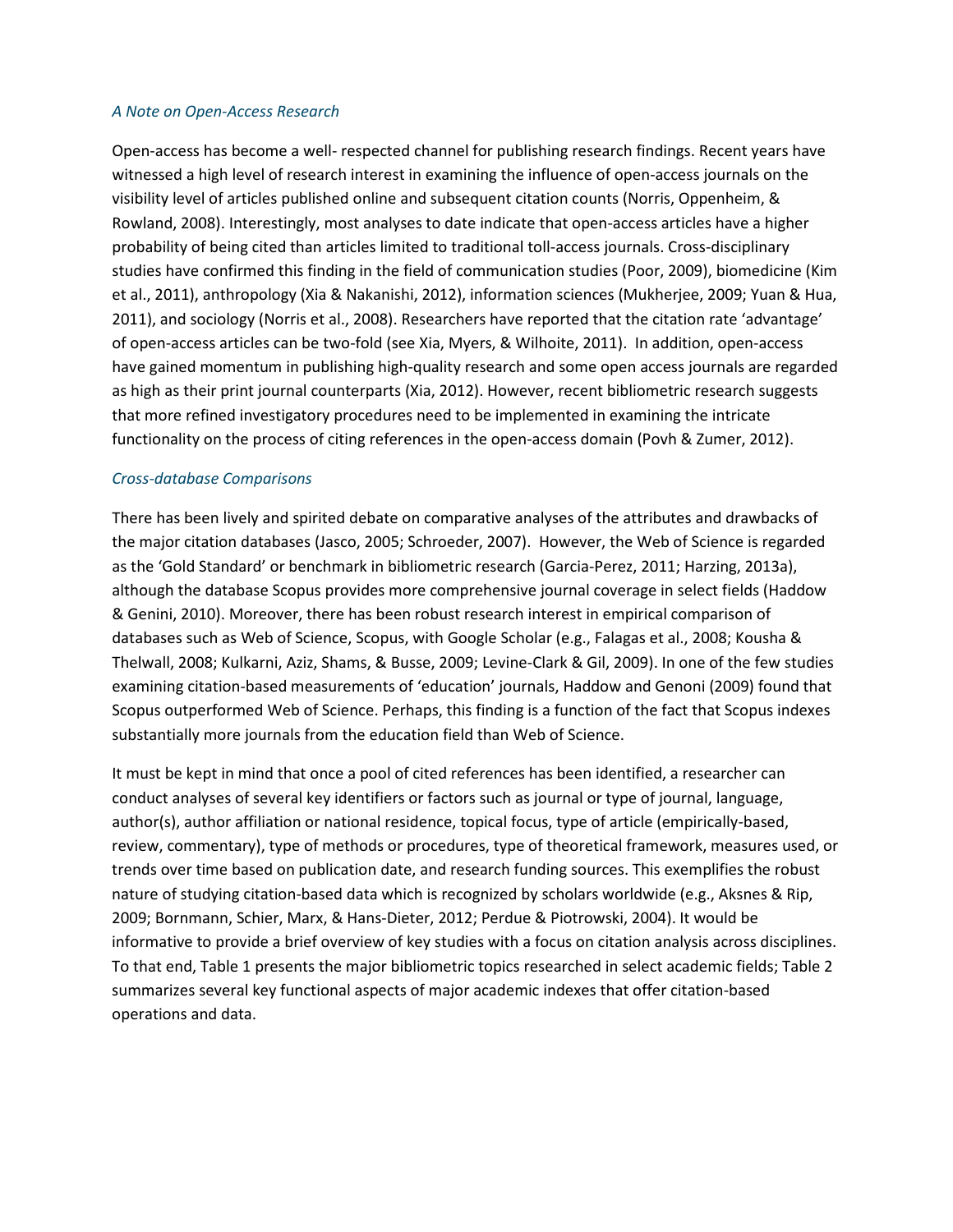Table 1 *Examples of Studies on Citation Analysis in Select Disciplines*

| <b>Academic Fields</b>            | Study                         | <b>Topical Issue</b>                |
|-----------------------------------|-------------------------------|-------------------------------------|
|                                   |                               |                                     |
| Accounting                        | Chan & Liano (2009)           | Used citation analysis to identify  |
|                                   |                               | top accounting journals and         |
|                                   |                               | institutions: Journal of            |
|                                   |                               | Accounting Research, Journal of     |
|                                   |                               | Accounting and Economics,           |
|                                   |                               | <b>Economics and Accounting</b>     |
|                                   |                               | Review; University of Chicago,      |
|                                   |                               | University of Pennsylvania,         |
|                                   |                               | University of Michigan.             |
| Biology                           | Lortie et al. (2013)          | Critiqued citation analysis in that |
|                                   |                               | critically important articles in    |
|                                   |                               | evolutionary biology do not         |
|                                   |                               | necessarily receive the highest     |
|                                   |                               | citation rates                      |
| Chemistry                         | Bornmann et al. (2009)        | Studied the h-Index; Journal        |
|                                   |                               | Impact Fact; 20                     |
|                                   |                               | organic chemistry journals          |
| <b>Cognitive Science</b>          | Cho & Neely (2012)            | Examined whether the standard       |
|                                   |                               | H index is superior to variants of  |
|                                   |                               | the index in establishing an        |
|                                   |                               | individual researcher's scholarly   |
|                                   |                               | impact in a sample of elite         |
|                                   |                               | cognitive psychologists             |
| <b>Communications &amp; Media</b> | Chung & Park (2012)           | Evaluated Web presence &            |
|                                   |                               | citation counts;                    |
|                                   |                               | Scholars in communication           |
| <b>Computer Science</b>           | Franceschet (2010)            | Highlighted variability in cited-   |
|                                   |                               | references; Web of Science &        |
|                                   |                               | Google Scholar                      |
| <b>Criminal Justice</b>           | Telep (2009)                  | Identified the most cited           |
|                                   |                               | research experiments across 6       |
|                                   |                               | criminology areas                   |
| <b>Earth Sciences</b>             | Mikki (2010)                  | Compared Google Scholar to          |
|                                   |                               | Web of science                      |
| Economics                         | Pislyakov (2009)              | <b>Compared Scopus and Journal</b>  |
|                                   |                               | <b>Citation Reports for leading</b> |
|                                   |                               | economics journals                  |
| Engineering                       | Franceschini & Maisano (2010) | Commented on h-Index, h-            |
|                                   |                               | Spectrum; top quality               |
|                                   |                               | engineering-management              |
|                                   |                               | journals                            |
| <b>Environmental Science</b>      | Vanclay (2013)                | Reported that substantive           |
|                                   |                               | 'review' articles from high         |
|                                   |                               | impact journals tend to be cited    |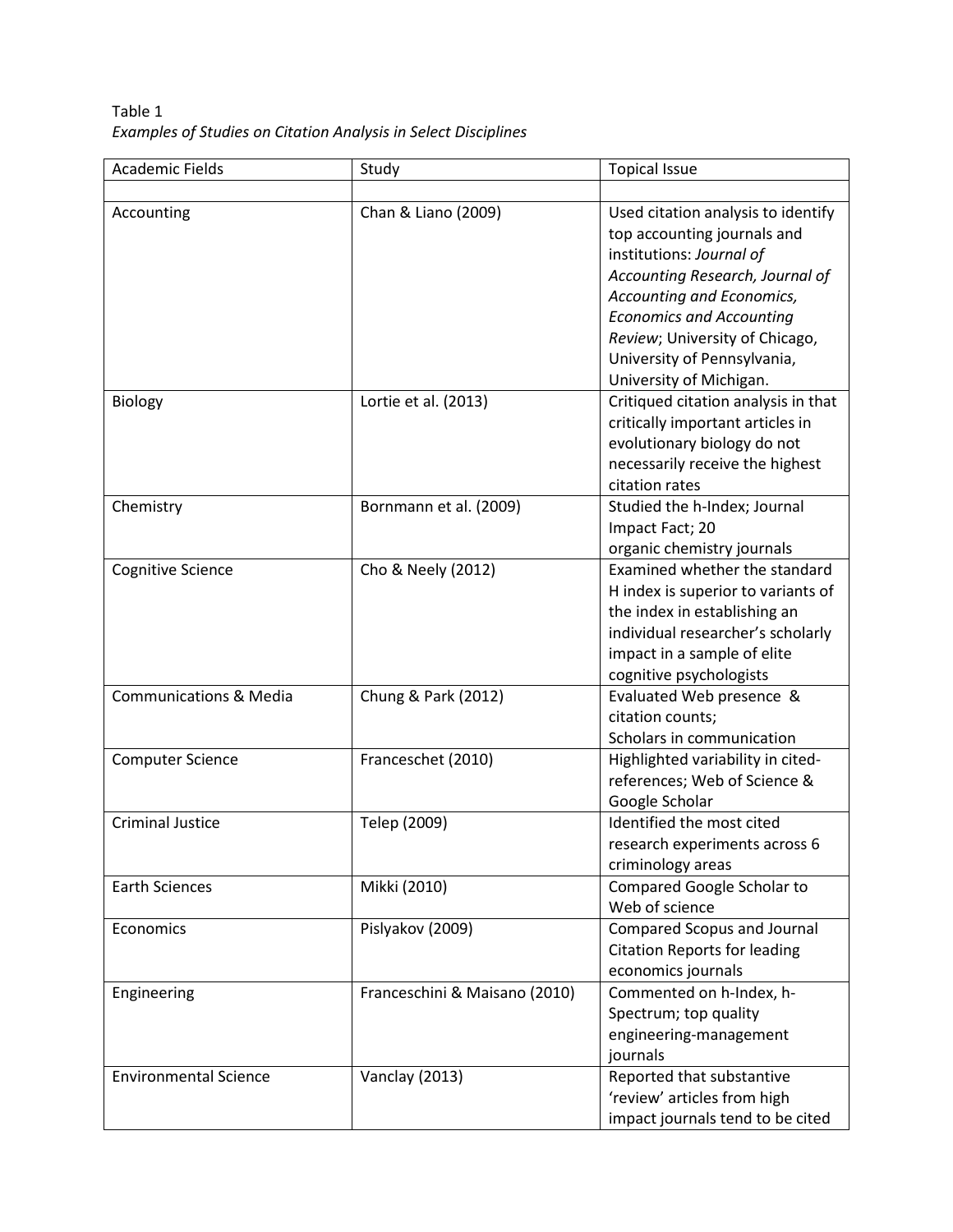|                            |                              | most                              |
|----------------------------|------------------------------|-----------------------------------|
| Humanities                 | Eccles et al. (2012)         | Discussed Webometric analysis     |
|                            |                              | of digitized scholarly resources  |
| <b>Human Sexuality</b>     | Antell (2012)                | Studied the extent of coverage    |
|                            |                              | of LGBT studies in mainstream     |
|                            |                              | academic literature               |
| <b>Information Systems</b> | Cabanac (2012)               | Analyzed editorial board          |
|                            |                              | involvement across 77 leading     |
|                            |                              | journals                          |
| Kinesiology                | Omrcen & Lescic (2011)       | Compared citation analysis for    |
|                            |                              | English vs non-English references |
| Knowledge Management       | Bontis & Serenko (2009)      | Studied citation impact of        |
|                            |                              | intellectual capital journals; h- |
|                            |                              | Index; g-Index                    |
| Management                 | Judge et al. (2007)          | Determined that citation rates    |
|                            |                              | are a function of journal or      |
|                            |                              | university prestige               |
| <b>Nursing</b>             | Smith & Hazelton (2008)      | Studied bibliometrics and         |
|                            |                              | citation-based research in        |
|                            |                              | nursing profession                |
| Physical Therapy           | Wiles et al. (2012)          | Evaluated bibliometric patterns   |
|                            |                              | from 1945-2010 in journal:        |
|                            |                              | <b>Physical Therapy</b>           |
| Physics                    | Radicchi & Castellano (2011) | Presented empirical data that     |
|                            |                              | confirmed that citation analysis, |
|                            |                              | over time for a journal, is       |
|                            |                              | unreliable                        |
| Psychiatry                 | Hunt et al. (2010)           | Reported that the h-Index         |
|                            |                              | outperformed Journal Impact       |
|                            |                              | Factor, over time                 |
| Psychology                 | Nosek et al. (2010)          | Investigated citation impact &    |
|                            |                              | career-stage patterns of social   |
|                            |                              | psychology faculty                |

# Table 2

*Major Features of Databases that Offer Citation-based Data*

|          | Web of Science                                                                                           | Google Scholar                              | <b>SCOPUS</b>                                        | PsycINFO                                                                                  |
|----------|----------------------------------------------------------------------------------------------------------|---------------------------------------------|------------------------------------------------------|-------------------------------------------------------------------------------------------|
| Coverage | Extensive, but<br>somewhat limited<br>in the field of<br>education, social<br>sciences and<br>humanities | Quite<br>comprehensive<br>across all fields | Very<br>comprehensive,<br>beyond that of<br>SSCI/SCI | Excellent in social-<br>behavioral<br>sciences; limited<br>in management<br>and education |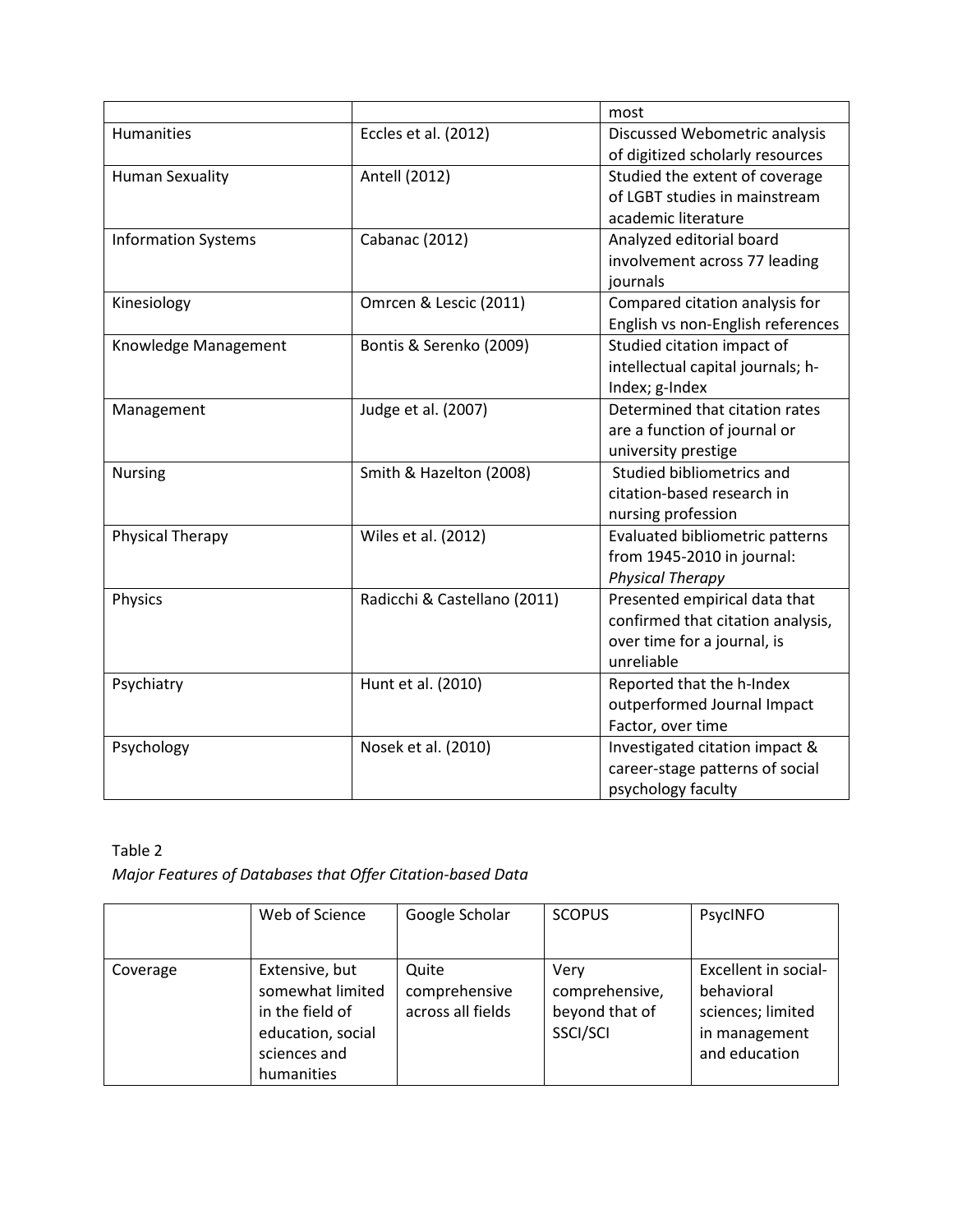| Journal coverage     | $15,000+$                   | Quite extensive,<br>both U.S. and<br>foreign  | $18,500+$                   | About 2,500, but<br>article selectivity<br>in some journals                     |
|----------------------|-----------------------------|-----------------------------------------------|-----------------------------|---------------------------------------------------------------------------------|
| Rapid indexing       | Quite rapid                 | Very rapid                                    | Quite rapid                 | 2-4 months, but<br>can be longer                                                |
| <b>Books</b>         | Limited,<br>somewhat select | Moderate, but can<br>be selective by<br>field | Limited,<br>somewhat select | Inclusion is<br>somewhat<br>limited;<br>behavioral &<br>social sciences<br>only |
| Conference<br>Papers | Limited coverage            | Moderate<br>coverage; select<br>Proceedings   | Limited coverage            | No coverage                                                                     |
| <b>Dissertations</b> | Some coverage               | Extensive<br>coverage                         | Some coverage               | Inclusion is limited<br>to behavioral &<br>social sciences                      |
| Graphic metrics      | Available                   | Available                                     | Available                   | Not included                                                                    |

# *Faculty Naivete Regarding Scholarly Databases*

Survey data indicate that faculty in higher education have a myopic view of the myriad of scholarly database selections currently available (Piotrowski, Perdue, & Armstrong 2005). These authors found that instructors tend to focus on a limited number of online databases when conducting research. Unfortunately, this relative lack of orientation or competency (familiarity?) on the part of faculty regarding the nuances of scholarly database searching, let alone the complexities of citation searching, is unwittingly transferred on to students. For example, there has been abject neglect in the social sciences to remedy this state of affairs (see Piotrowski, 2007 for a discussion on this issue). This pedagogic neglect of online searching methods has continued over the past decade (Dron, 2012; Vodanovich & Piotrowski, 2001), and evidenced by recent national survey data (see Piotrowski & Vodanovich, 2004). Fortunately, investigators are now focused on the role of the student and the process of engaging in research projects. In fact, recent research has examined the comfort level of graduate students' use of Google Scholar as a research retrieval tool (Cothran, 2011).

More research on the acquisition of competency in bibliometric research methods for the novice learner is sorely needed, considering the evolving and intricate nature of the field (e.g., Bornmann et al., 2011; Franceschet, 2010; Kousha & Thelwall, 2007). There is an urgent need to discuss the fundamental operations and functions central to citation searching across select database vendors, particularly for faculty facing academic milestones like obtaining tenure, promotion, and applying for research grants.

# *Conclusions*

If a scholar wants to identify a listing of their cited author references contained in books or book chapters, then Google Scholar-Books would seem in order. Also, in the field of Psychology, PsycNet offers a 'cited by' option that includes books/chapters, although coverage is somewhat limited (Perdue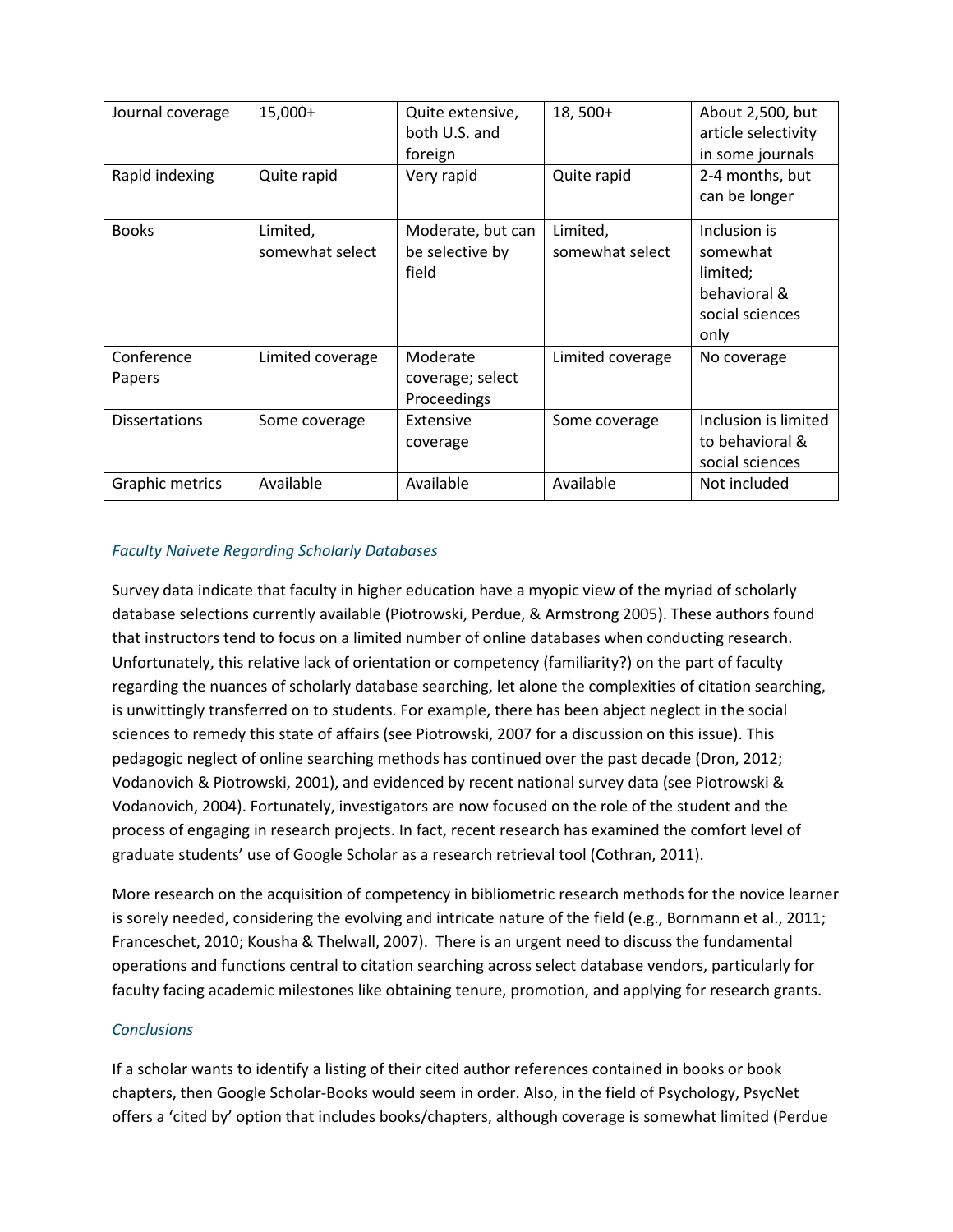& Piotrowski, 2003). When faculty need to document their citations found in peer-reviewed articles, then Web of Science and Scopus have comprehensive coverage of scholarly and academic journals (but limited coverage of books, dissertations, or proceedings). However, authors, in need of locating citations in 'open access' journals, appear to be limited to searching Google Scholar (Aguillo, 2012; Herther, 2010; Varshney, 2012).

Recently, Carleton, Parkerson, and Horswill (2012) concluded that all citation databases demonstrate restrictions in function and capacity, and suggest that a multi-database search strategy should provide comprehensive, optimal results. This approach is supported by prior research findings on the utility of multi-file search strategies when conducting research (Lohonen, Isohanni, Nieminen, & Miettunen, 2010; Piotrowski & Perdue, 1988; Wu, Aylward, Roberts, & Evans, 2012). Based on this review of the extant literature, "Online" educators have a functional pedagogic framework to a) utilize available citation-based features of established databases, and b) consider the limitations of more recent bibliometric tools in the field of citation analysis. With 'hands-on' experience and attention to developments in this rapidly advancing field, educators can stay abreast of the most efficacious methods needed for obtaining optimum citation analysis results across academic disciplines.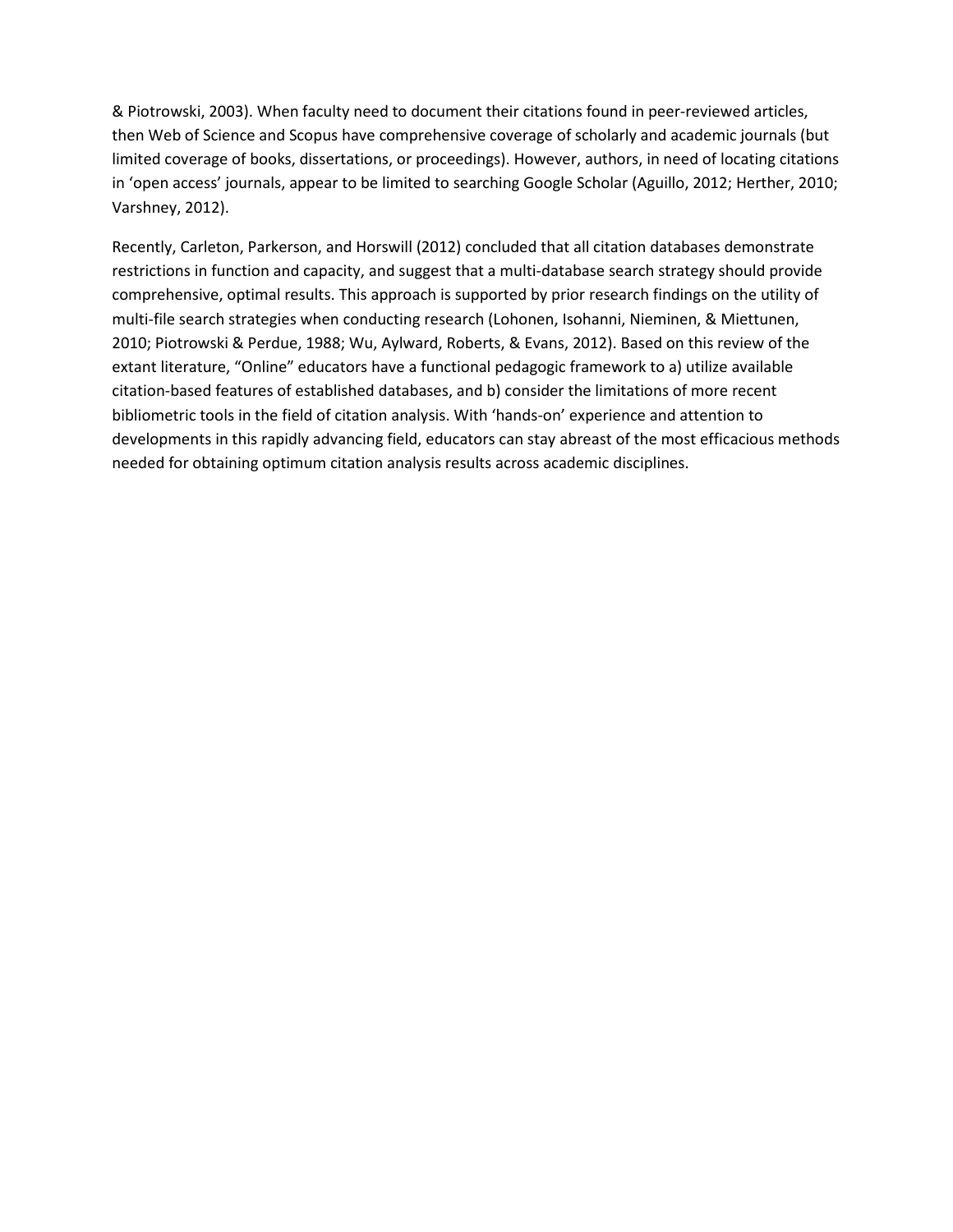## **References**

Aguillo, I F. (2012). Is Google Scholar useful for bibliometrics? A webometric analysis. *Scientometrics*, *91*, 343-351.

Aguinis, H., Suarez-Gonzalez, I., Lannelongue, G., & Joo, H. (2012). Scholarly impact revisited. *Academy of Management Perspectives*, 26(2), 105-132.

Aksnes, D.W., & Rip, A. (2009). Researchers' perceptions of citations. *Research Policy*, 38, 895-905.

Albion, P. (2012). Benchmarking citation measures among the Australian education professoriate. *Australian Educational Researcher*, 39(2), 221-235.

Alzahrani, S., Palade, V., Salim, N., & Abraham, A. (2012). Using structural information and citation evidence to detect significant plagiarism cases in scientific publications. *Journal of the American Society for Information Science and Technology*, 63(2), 286-312.

Amara, N., & Landry, R. (2012). Counting citations in the field of business and management: Why use Google Scholar rather than the Web of Science. *Scientometrics*, 93, 553-581.

Antell, K. (2012). The citation landscape of scholarly literature in LGBT studies: A snapshot for subject librarians. *College & Research Libraries*, 73(6), 584-602.

Balaban, A.T. (2012). Positive and negative aspects of citation indices and journal impact factors. *Scientometrics*, 92, 241-247.

Bar-Ilan, J. (2008). Informetrics at the beginning of the 21<sup>st</sup> century-A review. *Journal of Informetrics*, 2, 1-52.

Bontis, N., & Serenko, A. (2009). A follow-up ranking of academic journals. *Journal of Knowledge Management*, 13(1), 16-26.

Bornmann, L, Marx, W., & Schier, H. (2009). Hirsh-type index values for organic chemistry journals: A comparison of new metrics with the journal impact factor. *European Journal of Organic Chemistry*, 10, 1471-1476.

Bornmann, L., Mutz, R., Hug, S., & Hans-Dieter, D. (2011). *Journal of Informetrics*, 5, 346-359.

Bornmann, L., Schier, H., Marx, W., & Hans-Dieter, D. (2012). What factors determine citation counts of publications in chemistry. *Journal of Informetrics*, 6, 11-18.

Brown, C. (2010). Communication in the sciences. *Annual Review of Information Science and Technology*, 44, 287-316.

Budd, J.M. (1990). Higher education literature: Characteristics of citation patterns. *Journal of Higher Education*, 61, 84-97.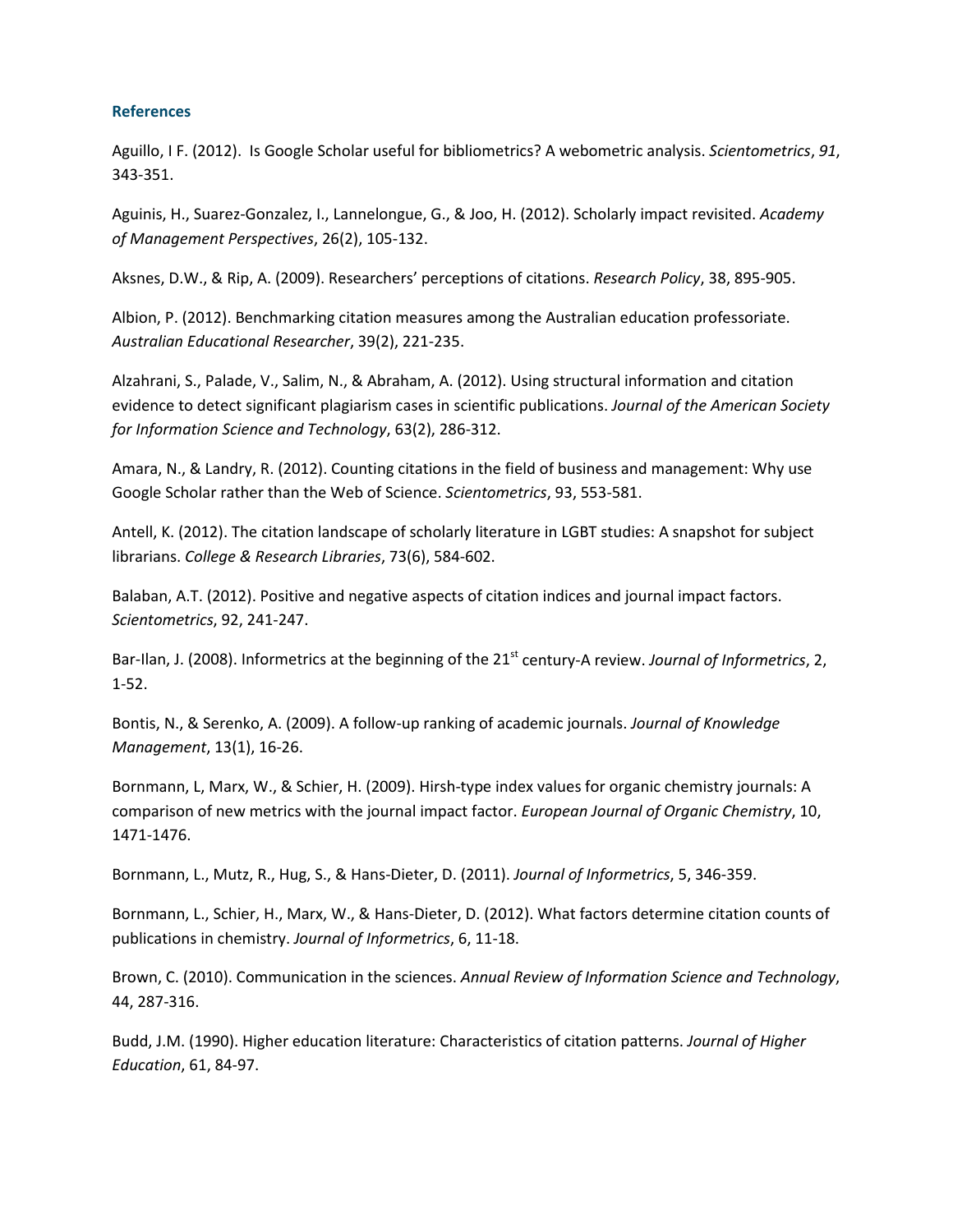Budd, J.M., & Magnuson, L. (2010). Higher education literature revisited: Citation patterns examined. *Research in Higher Education*, 51, 294-304.

Burtis, A.T., & Taylor, M.K. (2010). Mapping the literature of health education: 2006-2008. *Journal of the Medical Library Association*, 98, 293-299.

Cabanac, G. (2012). Shaping the landscape of research in information systems from the perspective of editorial boards: A scientometric study of 77 leading journals. *Journal of the American Society for Information Science and Technology*, 63(5), 977-996.

Cacioppo, J.T., & Cacioppo, S. (2012). Metrics of scholarly impact. *Measurement*, 10, 154-156.

Campanario, J.M., Gonzalez, L., & Rodriguez, C. (2006). Structure of the impact factor of academic journals in the field of education and educational psychology: Citations from editorial board members. *Scientometrics*, 69, 37-56.

Carley, S., Porter, A.L., & Youtie, J. (2013). Toward a more precise definition of self-citation. *Scientometrics*, 94, 777-780.

Chan, K.C., & Liano, K. (2009). Threshold citation analysis of influential articles, journals, institutions, and researchers in accounting. *Accounting & Finance*, 49(1), 59-74.

Chang, C., McAleer, M., & Oxley, L. (2011). How are journal impact, prestige and article influence related? An application to neuroscience. *Journal of Applied Statistics*, 38, 2563-2573.

Chen, L., & Lien, Y. (2011). Using author co-citation analysis to examine the intellectual structure of e-learning: A MIS perspective. *Scientometrics*, 89, 867-886.

Cho, K.W., & Neely, J. H. (2012). Is Hirsch's H the best predictor of the number of a researcher's extremely highly cited articles? *Measurement*, 10, 157-160.

Cho, K.W., Tse, C., & Neely, J.H. (2012). Citation rates for experimental psychology articles published between 1950 and 2004: Top-cited articles in behavioral cognitive psychology. *Memory & Cognition*, 40, 1132-1161.

Chung, C.J., & Park, H.W. (2012). Web visibility of scholars in media and communication journals. *Scientometrics*, 93(1), 207-215.

Cothran, T. (2011). Google Scholar acceptance and use among graduate students: A quantitative study. *Library & Information Science Research*, 33, 293-301.

De Bellis, N. (2009). *Bibliometrics and citation analysis*. New York: Scarecrow Press.

De Groote, S.L., & Raszewski, R. (2012). Coverage of Google Scholar, Scopus, and Web of Science: A case study of the h-index in nursing. *Nursing Outlook*, 60, 391-400.

De Sutter, B., & Van den Oord, A. (2012). To be or not to be cited in computer science. *Communications of the ACM*, 55(8), 69-75.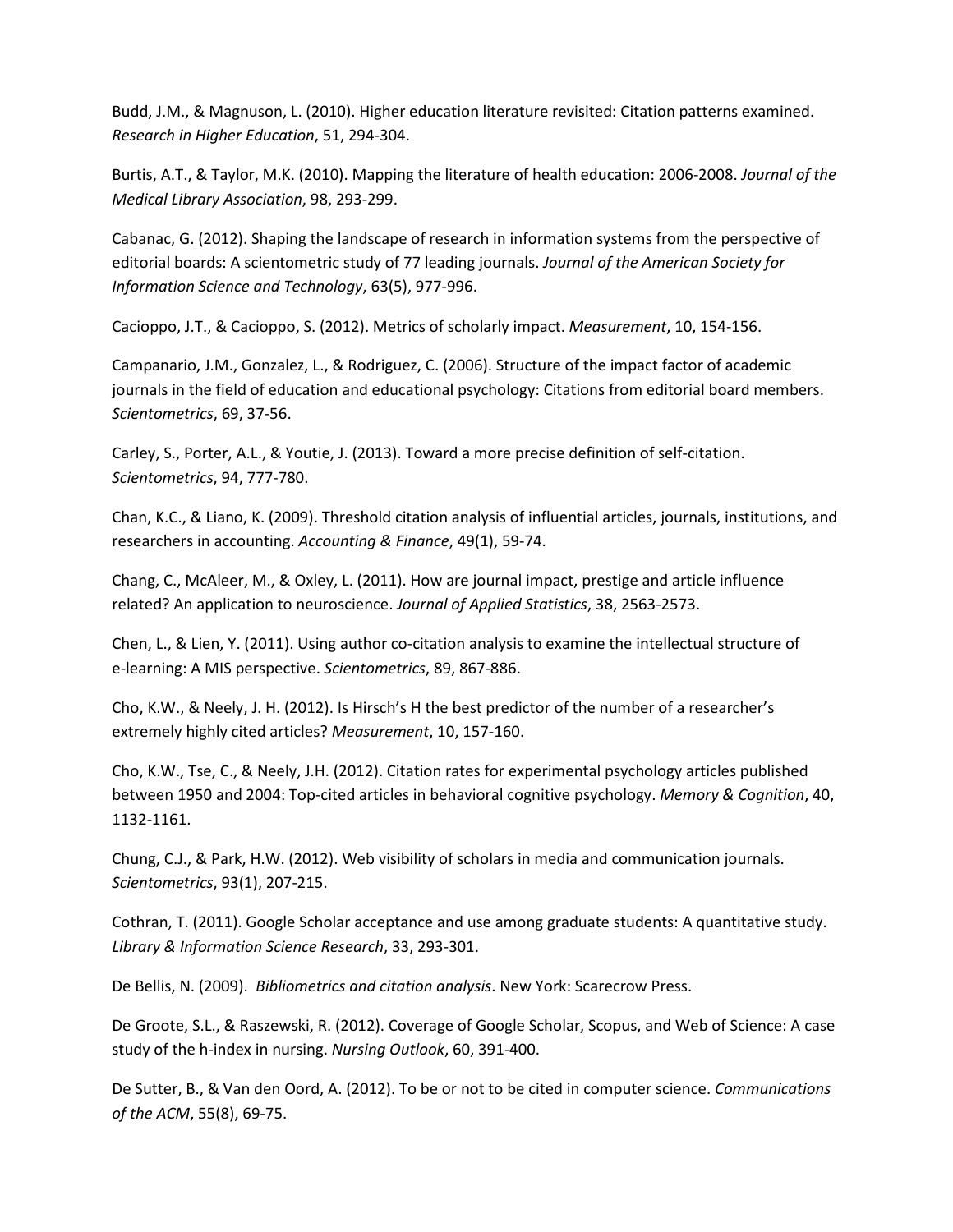Ding, Y., & Cronin, B. (2011). Popular and/or prestigious? Measures of scholarly esteem. *Information Processing & Management, 47, 80-96.*

Dron, J. (2012). The pedagogical-technological divide and the elephant in the room. *International Journal on E-Learning*, 11(1), 23-38.

Eccles, K.E., Thelwall, M., & Meyer, E.T. (2012). Measuring the web impact of digitized scholarly resources. *Journal of Documentation*, 68(4), 512-526.

Egghe, L. (2010). The Hirsch Index and related impact measures. *Annual Review of Information Science and Technology*, 44, 65-114.

Eom, S. (2009). *Author co-citation analysis: Quantitative methods for mapping the intellectual structure of an academic discipline*. Hershey, PA: Information Science References.

Eom, Y., & Fortunato, S. (2011). Characterizing and modeling citation dynamics. *PLoS ONE*, 6(9), 1-7.

Eysenbach, G. (2011). Can tweets predict citation? Metrics of social impact based on Twitter and correlation with traditional metrics of scientific impact. *Journal of Medical Internet Research*, 13(4), e123.

Falagas, M.E., Pitsouni, E., Malietzis, G.A., & Pappas, G. (2008). Comparison of PubMed, Scopus, Web of Science, and Google Scholar: Strengths and weaknesses. *The FASEB Journal*, 22, 338-342.

Fanelli, D. (2013). Positive results receive more citations, but only in some disciplines. *Scientometrics*, 94, 701-709.

Feller, I. (2005). Understanding and assessing: Bibliometrics as a method of measuring interdisciplinarity. *Measurement: Interdisciplinary Research and Perspectives*, 3(1), 20-23.

Foo, J.Y. (2009). A study on journal self-citations and intra-citing within the subject category of multidisciplinary sciences. *Science & Engineering Ethics*, 15, 491-501.

Franceschet, M. (2010). The difference between popularity and prestige in the sciences and in the social sciences: A bibliometric analysis. *Journal of Informetrics*, 4, 55-63.

Franceschet, M. (2010). A comparison of bibliometric indicators for computer science scholars and journals on Web of Science and Google Scholar. *Scientometrics*, 83(1), 243-258.

Franceschini, F., & Maisano, D. (2010). A survey of quality engineering-management journals by bibliometric indicators. *Quality and Reliability Engineering International*, 26(6), 593-604.

Garcia-Perez, M.A. (2011). Strange attractors in the Web of Science database. *Journal of Informetrics*, 5(1), 214-218.

Garcia-Perez, M.A. (2010). Accuracy and completeness of publication records in the Web of Science, PsycINFO, and Google scholar: a case study for the computation of *h* indices in psychology. *Journal of the American Society for Information Science and Technology*, *61*(10), 2070-2085.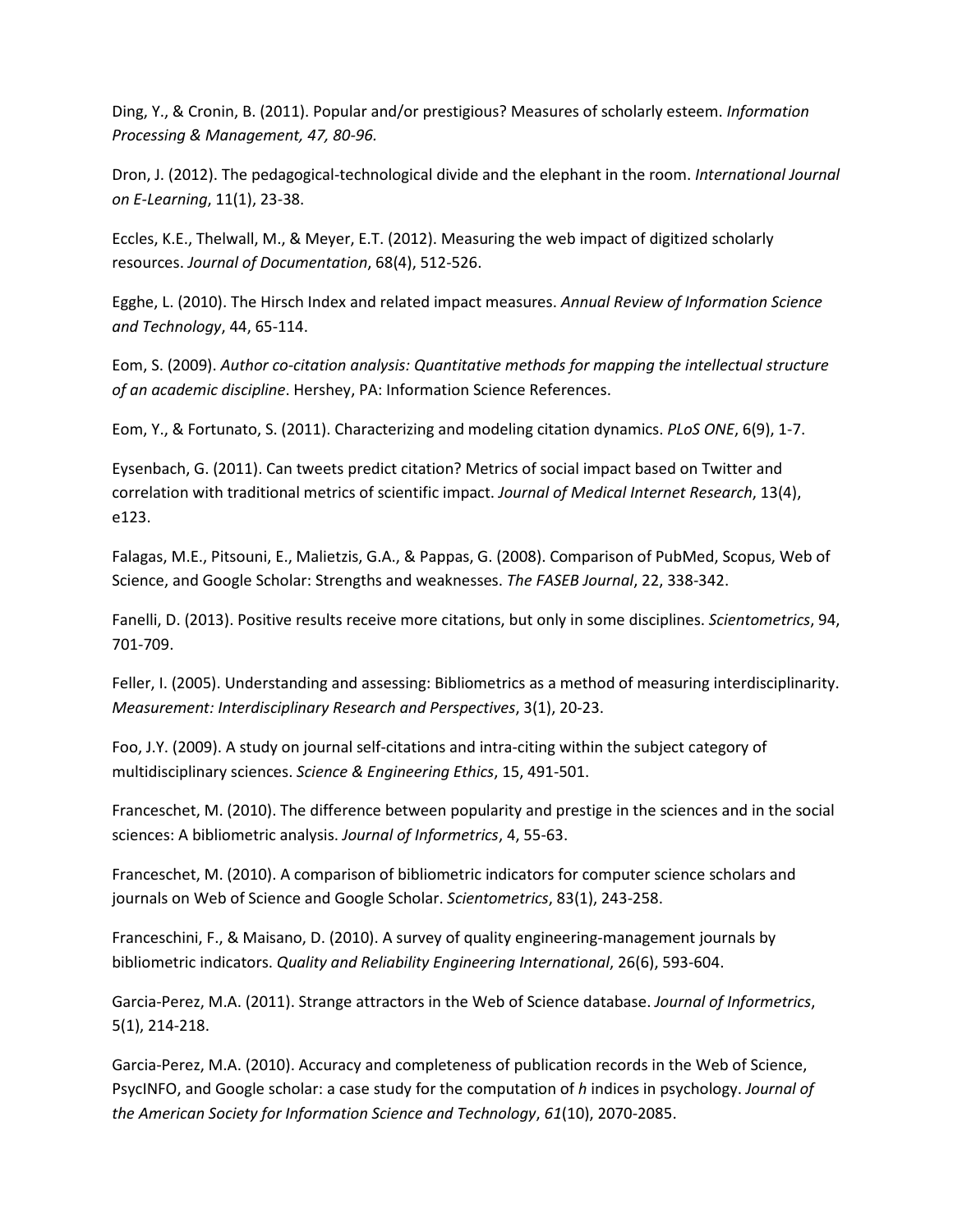Goodyear, R.K., Brewer, D.J., Gallagher, K.S., et al. (2009). The intellectual foundations of education: Core journals and their impacts on scholarship and practice. *Educational Researcher*, 38, 700-706.

Greenseid, L.O., & Lawrenz, F. (2011). Using citation analysis methods to assess the influence of science, technology, engineering, and mathematics education evaluations. *American Journal of Evaluation*, 32, 392-407.

Guerrero-Bote, V.P., & Moya-Anegon, F. (2012). A further step forward in measuring journals' scientific prestige: The SJR2 indicator. *Journal of Informetrics*, 6, 674-688.

Haas, E., Wilson, G.Y., Cobb, C.D. et al. (2007). Assessing influence on the field: An analysis of citations to "Educational Administration Quarterly", 1979-2003. *Educational Administration Quarterly*, 43, 494-513.

Haddow, G., & Genoni, P. (2010). Citation analysis and peer ranking of Australian social science journals. *Scientometrics*, 85(2), 471-487.

Haddow, G., & Genoni, P. (2009). Australian education journals: Quantitative and qualitative indicators. *Australian Academic & Research Libraries*, 40(2), 88-104.

Hart, J., & Metcalfe, A.S. (2010). Whose Web of Knowledge is it anyway? Citing feminist research in the field of higher education. *Journal of Higher Education*, 81(2), 140-163.

Harzing, A.W. (2013a). Document categories in the ISI Web of Knowledge: Misunderstanding the social sciences? *Scientometrics*, 94, 23-34.

Harzing, A.W. (2013b). A preliminary test of Google Scholar as a source for citation data: A longitudinal study of Nobel Prize winners. *Scientometrics*, 94, 1057-1075.

Harzing, A.W. (2011). *The publish or perish book: Your guide to effective and responsible citation analysis*. Melbourne: Tarma Software Research Ltd.

Herring, S.D. (2010). Research on libraries and distance education: An analysis of articles published 1999-2009. *Journal of Library & Information Sciences in Distance Learning*, 4(3), 137-146.

Herther, N.K. (2010). Finally ready for prime time. *Searcher*, 18(6), 1-30.

Herubel, J.P., & Buchanan, A.L. (1993). Using SSCI to map scholarly influence in the social sciences. *Behavioral & Social Sciences Librarian*, 12, 45-51.

Hodge, D.R., Lacasse. J.R., & Benson, O. (2012). Influential publications in social work discourse: The 100 most highly cited articles in disciplinary journals: 2000-2009. *British Journal of Social Work*, 42, 765-782.

Hricko, M., & Howell, S.L. (2006). *Online assessments and measurement: Foundations and challenges*. Information Science Publication.

Hung, J. (2012). Trends of e-learning research from 2000-2008: Use of text mining and bibliometrics. *British Journal of Educational Technology*, 43, 5-16.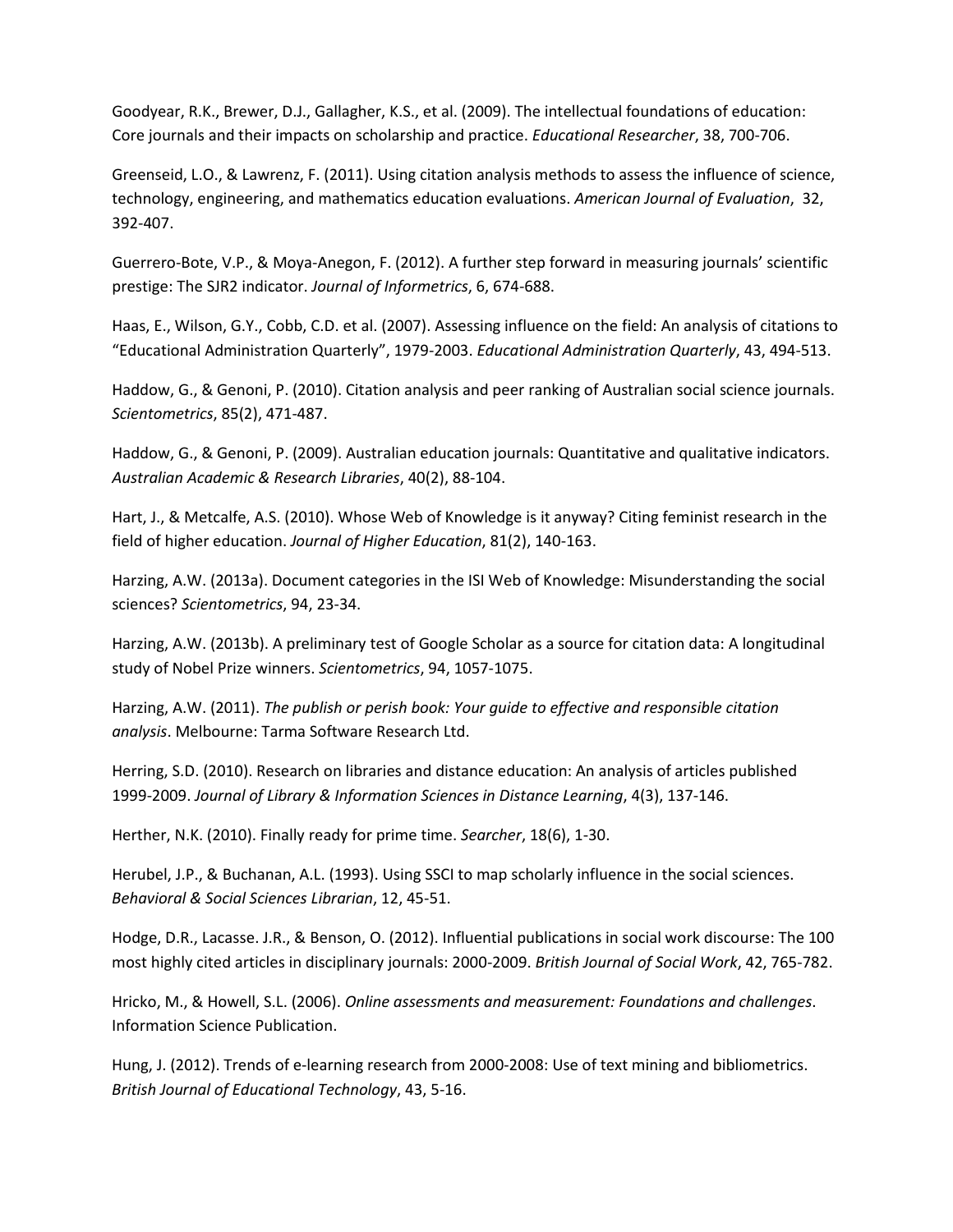Hunt, G.E., Cleary, M., & Walter, G. (2010). Psychiatry and the Hirsch h-index: The relationship between journal impact factors and accrued citations. *Harvard Review of Psychiatry*, 18(4), 207-219.

Hwang, G., & Tsai, C. (2011). Research trends in mobile and ubiquitous learning: A review of publications in selected journals from 2001-2010. *British Journal of Educational Technology*, 42(4), E65-E70.

Jasco, P. (2005). Google Scholar: The pros and the cons. *Online Information Review*, 29(2), 208-214.

Jeung, C., Yoon, H., Park, S., & Jo, S. (2011). The contributions of human resource development research across disciplines: A citation and content analysis. *Human Resource Development Quarterly*, 22, 87-109.

Judge, T.A., Cable, D.M., Colbert, A.E., & Rynes, S.L. (2007). What causes a management article to be cited—Article, author, or journal? *Academy of Management Journal*, 50(3), 491-506.

Kim, H.E., Jiang, X.Q., Kim, J., & Ohno-Machado, L. (2011). Trends in biomedical informatics: Most cited topics from recent years. *Journal of the American Medical Informatics Association*, 18 (suppl. 1), 166- 170.

Kosmulski, M. (2010). Hirsch-type index of international recognition. *Journal of Informetrics*, 4(3), 351- 357.

Kousha, K., & Thelwall, M. (2009). Google book search: Citation analysis for social science and the humanities. *Journal of the American Society for Information Science and Technology*, 60(8), 1537-1549.

Kousha, K., & Thelwall, M. (2008). Sources of Google Scholar citations outside the Science Citation Index: A comparison between four science disciplines. *Scientometrics*, 74(2), 273-294.

Kousha, K., & Thelwall, M. (2008). Assessing the impact of disciplinary research on teaching: An automatic analysis of online syllabuses. *Journal of the American Society for information Science and Technology*, 59(13), 2060-2069.

Kousha, K., & Thelwall, M. (2007). The Web impact of open access social science research. *Library & Information Science Research*, 29, 495-507.

Kousha, K., Thelwall, M., & Rezaie, S. (2011). Assessing the citation impact of books: The role of Google Books, Google Scholar, and Scopus. *Journal of the American Society for Information Science and Technology*, 62(11), 2147-2164.

Krell, F.T. (2010). Should editors influence journal impact factors? *Learned Publishing*, 23, 59-62.

Kulkarni, Aziz, B., Shams, I., & Busse, J.W. (2009). Comparisons of citations in Web of Science, Scopus, and Google Scholar for articles published in general medical journals. *Journal of the American Medical Association*, 302(10), 1092-1096.

Kurtz, M.J., & Bollen, J. (2010). Usage bibliometrics. *Annual Review of Information Science and Technology*, 44, 3-64.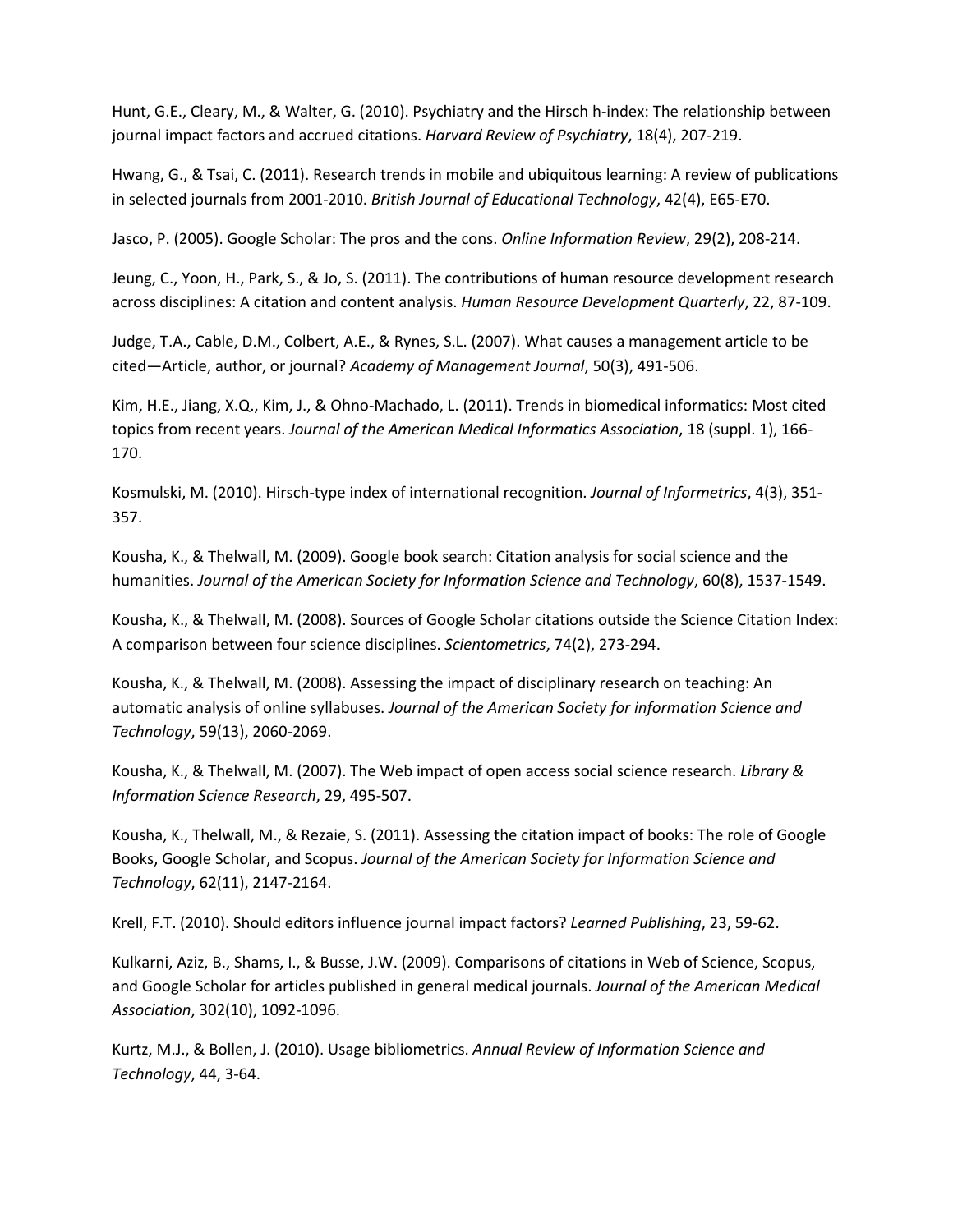Larsen, P.O., von Ins, M. (2010). The rate of growth in scientific publication and the decline in coverage provided by Science Citation Index. *Scientometrics*, 84(3), 575-603.

Lee, M., Wu, Y., & Tsai, C. (2009). Research trends in science education from 2003 to 2007: A content analysis of publications in selected journals. *International Journal of Science Education*, 31, 1999-2020.

Lee, Y., Driscoll, M.P., & Nelson, D.W. (2005). The past, present, and future of research in distance education: Results of a content analysis. *Journal of Library & Information Services in Distance Learning*, 2(3), 45-61.

Levene, M., Fenner, T., & Bar-Ilan, J. (2012). A bibliometric index based on the complete list of cited publications. *International Journal of Scientometrics, Informetrics and Bibliometrics*, 16(Paper 1), 1-6.

Levine-Clark, M., & Gil, E. (2009). A comparative analysis of social sciences citation tools. *Online Information Review*, 33(5), 986-996.

Lipsman, N. & Lozano, A.M. (2011). The most cited works in major depression: The 'Citation classics'. *Journal of Affective Disorders*, 134(1-3), 39-44.

Lohonen, J., Isohanni, M, Nieminen, P., & Miettunen, J. (2010). Coverage of the bibliographic databases in mental health research. *Nordic Journal of Psychiatry*, 64(3), 181-188.

Lortie, C.J., Aarssen, L.W., Budden, A.E., & Leimu, R. (2013). Do citations and impact factors relate to the real numbers in publications? A case study of citation rates, impact, and effect sizes in ecology and evolutionary biology. *Scientometrics*, 94, 675-682.

Meho, L., & Yang, K. (2007). A new era in citation and bibliometric analyses: Web of Science, Scopus, and Google Scholar. *Journal of the American Society for Information Science and Technology*, 58(13), 2105- 2125.

Meyer, E.T., & Schroeder, R. (2009). Untangling the web of e-Research: Towards a sociology of online knowledge. *Journal of Informetrics*, 3, 246-260.

Mikki, S. (2010). Comparing Google Scholar and ISIS Web of Science for earth sciences. *Scientometrics*, 82(2), 321-331.

Moed, H.F. (2005). *Citation analysis in research evaluation*. Dordrecht: Springer.

Mukherjee, B. (2009). The hyperlinking pattern of open-access journals in library and information science: A cited citing reference study. *Library & Information Science Research*, 31(2), 113-125.

Narin, F., Olivastro, D., & Stevens, K. (1994). Bibliometrics: Theory, practice, and problems. *Evaluation Review*, 18, 65-76.

Norris, M., Oppenheim, C., & Rowland, F. (2008). The citation advantage of open-access articles. *Journal of the American Society for Information Science and Technology*, 59(12), 1963-1972.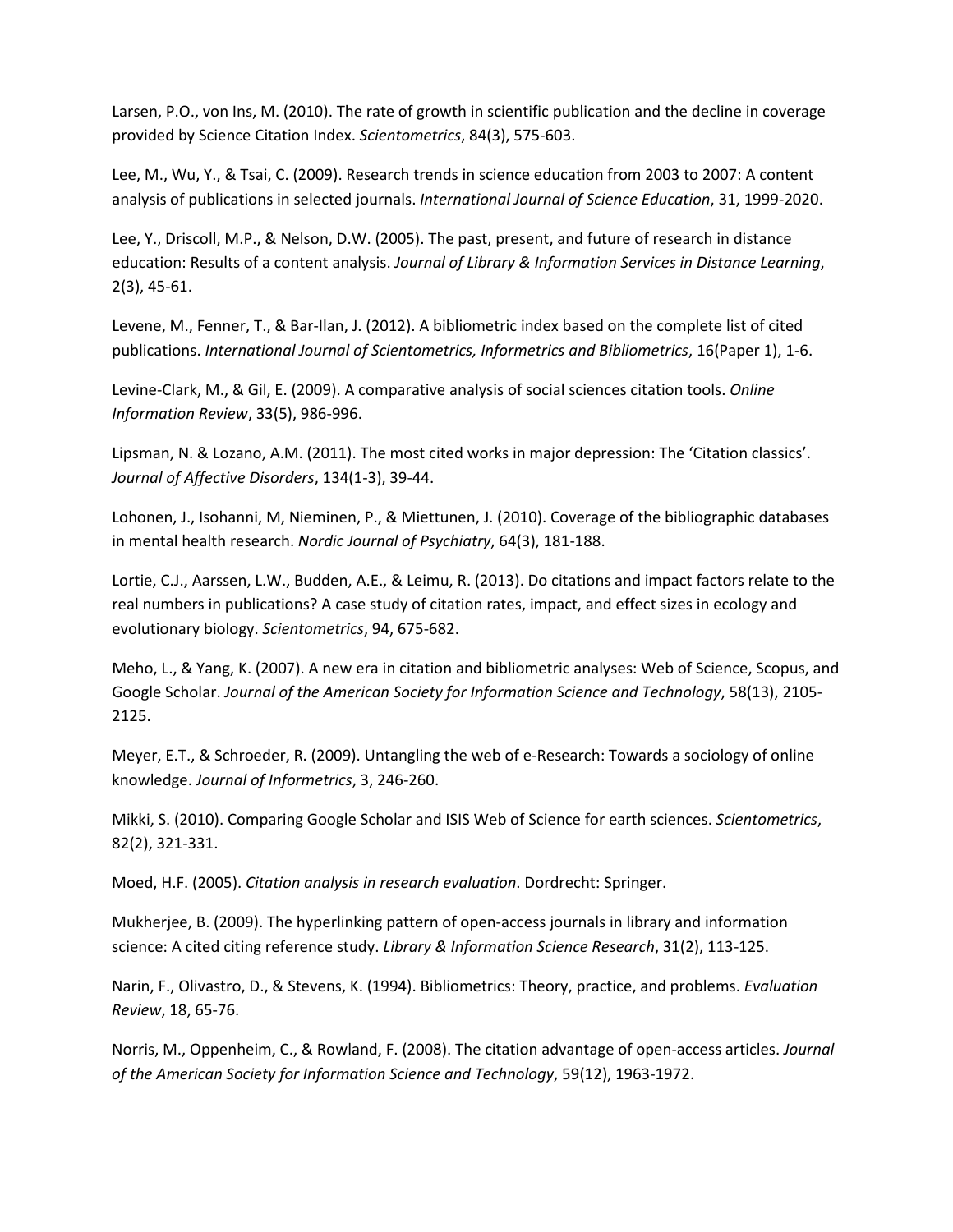Nosek, B.A., Graham, J, & Linder, N.M. et al. (2010). Cumulative and career-stage citation impact of social-personality psychology programs and their members. *Personality and Social Psychology Bulletin*, 36(10), 1283-1300.

Omrcen, D., & Lescic, S. (2011). A language profile of sources cited in the journal *Kineziologija/Kinesiology* from 1971 to 2010. *Kinesiology*, 43(1), 7-24.

Peng, M.W., & Zhou, J.Q. (2006). Most cited articles and authors in global strategy research. *Journal of International Management*, 12, 490-508.

Perdue, B., & Piotrowski, C. (2004). Cited author searching: Implications for instruction in forensic psychology. *Journal of Instructional Psychology*, 31(3), 220-222.

Perdue, B., & Piotrowski, C. (2003). Citation searching: A new feature in PsycINFO. *Perceptual and Motor Skills*, 96, 1237-1238.

Piotrowski, C. (2007). Sources of scholarly and professional literature in psychology and management. *The Psychologist-Manager Journal*, 10, 75-84.

Piotrowski, C. (2012). Citation-based findings are (largely) a function of method of analysis. *Psychological Reports*, 111, 711-716.

Piotrowski, C., & Perdue, B. (1988). Multi-database searching in forensic psychology. *Forensic Reports*, *1*, 55-63.

Piotrowski, C., Perdue, B., & Armstrong, T. (2005). Scholarly online database use in higher education: A faculty survey. *Education*, 125, 443-445.

Piotrowski, C., & Vodanovich, S.J. (2004). Is Web-based instruction popular in psychology? A national survey. *Computers in Human Behavior*, 20(6), 727-732.

Pislyakov, V. (2009). Comparing two "thermometers": impact factors of 20 leading economic journals according to Journal Citation Reports and Scopus. *Scientometrics*, 79(3), 541-550.

Plomp, T. (2013). Preparing education for the information society: The need for new knowledge and skills. *International Journal of Social Media and Interactive Learning Environments*, 1(1), 3-18.

Podsakoff, P.M., MacKenzie, S.B., Podsakoff, N.P., & Bachrach, D.G. (2008). Scholarly influence in the field of management: A bibliometric analysis of the determinants of university and author impact in the management literature in the past quarter century. *Journal of Management*, 34, 641-720.

Poor, N.D. (2009). Global citation patterns of open access communication studies journals: Pushing beyond the Social Science Citation Index. *International Journal of Communication*, 3, 853-879.

Porter, T.M. (2012). Measuring what? *Measurement*, 10, 167-169.

Povh, T.K., & Zumer, M. (2012). Research on the impact of open access on the citation of scientific publications. *Geodetski Vestnik*, 56(2), 325-342.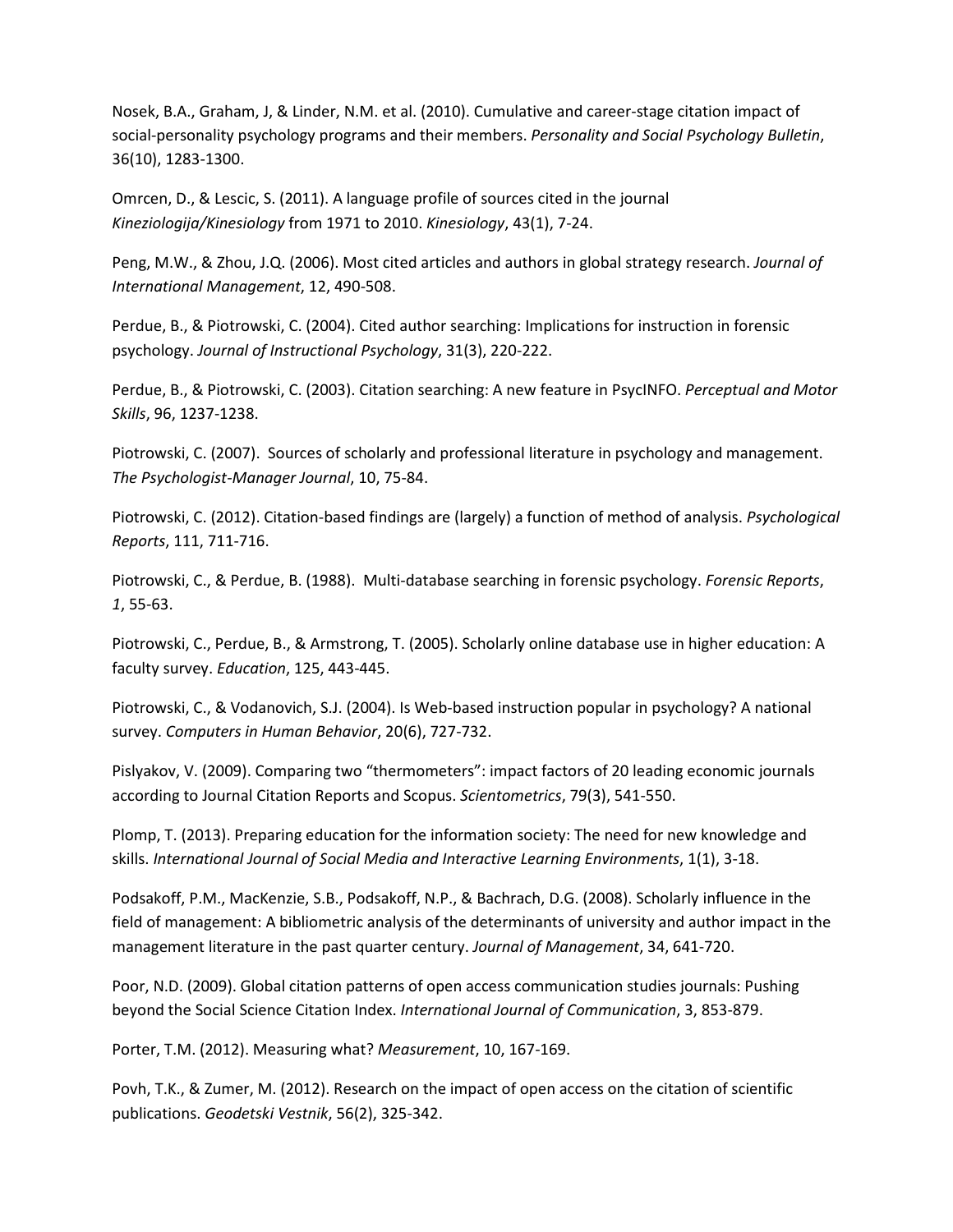Radicchi, F., & Castellano, C. (2011). Rescaling citations of publications in physics. *Physical Review E*, 83(4), #046116.

Rethlefsen, M.L., & Aldrich, A.M. (2013). Environmental health citation patterns: Mapping the literature 2008-2010. Journal of the Medical Library Association, 101(1), 47-54.

Richardson, J.W., & McLeod, S. (2009). Where should educational leadership authors publish to get noticed by the top journals in the discipline? *Educational Administration Quarterly*, 45(4), 631-639.

Rodriguez-Ruiz, O. (2009). The citation indexes and the quantification of knowledge. *Journal of Educational Administration*, 47, 250-266.

Rudestam, K.E., & Schoenholtz-Read, J. (2010). *Handbook of online learning*. Thousand Oaks, CA: Sage.

Ruscio, J., Seaman, F., D'Oriano, C., Stremlo, E., & Mahalchik, K. (2012). Measuring scholarly impact using modern citation-based indices. *Measurement*, 10, 123-146.

Schreiber, M. (2013). How relevant is the predictive power of the h-index? A case study of the timedependent Hirsch index. *Journal of Informetrics*, 7, 325-329.

Schroeder, R. (2007). *Pointing users toward citation searching: Using Google Scholar and Web of Science*. *Portal: Libraries and the Academy*, 7(2), 243-248.

Shaffer, B.A. (2011). Graduate student library research skills: Is online instruction effective? *Journal of Library & Information Services in Distance Education*, 5(1-2), 35-55.

Shih, M., Feng, J., & Tsai, C. (2008). Research and trends in the field of e-learning from 2001 to 2005: A content analysis of cognitive studies in selected journals. *Computers & Education*, 51, 955-967.

Smeyers, P., & Burbules, N. (2011). How to improve your impact factor: Questioning the quantification of academic quality. *Journal of Philosophy of Education*, 45, 1-17.

Smith, D.R. (2012). Impact factors, scientometrics and the history of citation-based research. *Scientometrics*, 92, 419-427.

Smith, D.R. (2010). Identifying a set of 'core' journals in occupational health, Part 2: Lists derived by bibliometric techniques. *Archives of Environmental & Occupational Health*, 65(3), 173-175.

Smith, D.R., & Hazelton, M. (2008). Bibliometrics, citation indexing, and the journals of nursing. *Nursing & Health Sciences*, 10(4), 260-265.

Smyth, J.B. (2011). Tracking trends: Students' information use in the social sciences and humanities, 1995-2008. *Portal: Libraries and the Academy*, 11(1), 551-573.

Social Science Citation Index. (n.d.). Retrieved from [http://ip-science.thomsonreuters.com/cgi](http://ip-science.thomsonreuters.com/cgi-bin/jrnlst/jlresults.cgi?PC=SS)[bin/jrnlst/jlresults.cgi?PC=SS](http://ip-science.thomsonreuters.com/cgi-bin/jrnlst/jlresults.cgi?PC=SS)

Stack, S. (2013). Citation classics in *Deviant Behavior*: A research note. Deviant Behavior, 34, 85-96.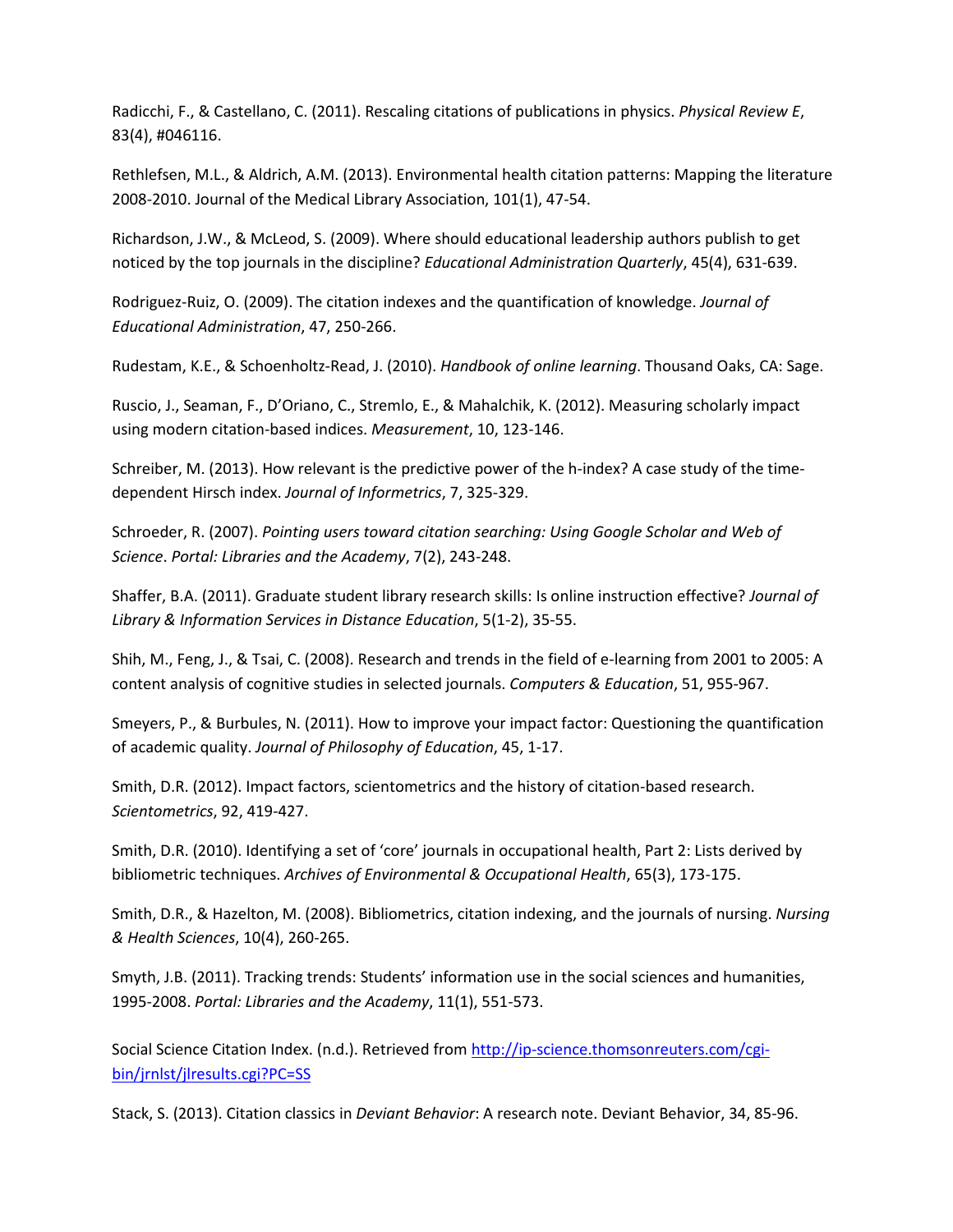Stephen, T.D. (2011). A methodology for calculating prestige ranks of academic journals in communication: A more inclusive alternative to citation metrics. *Behavioral & Social Sciences Librarian*, 30(2), 63-71.

Taris, T. (2006). Review of citation analysis in research evaluation. *European Journal of Work and Organizational Psychology*, 15(3), 378-382.

Telep, C.W. (2009). Citation analysis of randomized experiments in criminology and criminal justice: A research note. *Journal of Experimental Criminology*, 5(4), 441-463.

Thelwall, M. (2009). *Introduction to webometrics: Quantitative web research for the social sciences*. San Rafael, CA: Morgan & Claypool Publishers.

Togia, A., & Tsigilis, N. (2006). Impact factor and education journals: A critical examination and analysis. *International Journal of Educational Research*, 45, 362-379.

Tsay, M. (2008). Analysis and comparison of citation data between journals of education, library & information science, and management. *Canadian Journal of Information and Library Science*, 32, 55-68.

Tuncay, N., & Uzunboylu, H. (2010). Trend of "distance education" in the last three decades. *World Journal on Educational Technology*, 2(1), 55-67.

Urbancic, F.R. (2011). The gatekeepers of business education research: An institutional analysis. *Journal of Education for Business*, 86, 302-310.

Van, E., & Ding, Y. (2010). Weighted citation: An indicator of an article's prestige. *Journal of the American Society for Information Science and Technology*, 61(8), 1635-1643.

Van Aalst, J. (2010). Using Google scholar to estimate the impact of journal articles in education. *Educational Researcher*, 39(5), 387-400.

Vanclay, J.K. (2013). Factors affecting citation rates in environmental science. *Journal of Informetrics*, 7, 265-271.

Varshney, L.R. (2012). The Google effect in doctoral theses. *Scientometrics*, 92, 785-793.

Vaughan, L., & Shaw, D. (2008). A new look at evidence of scholarly citation in citation indexes and from web sources. *Scientometrics*, *74*(2), 317-330.

Vinluan, L. (2012). Research productivity in education and psychology in the Philippines and comparison with ASEAN countries. *Scientometrics*, 91, 277-294.

Vodanovich, S., & Piotrowski, C. (2005). Faculty attitudes toward web-based instruction may not be enough: Limited use and obstacles to implementation. *Journal of Educational Technology Systems*, 33(3), 309-318.

Vodanovich, S., & Piotrowski, C. (2001). Internet-based instruction: A national survey of psychology faculty. *Journal of Instructional Psychology*, 28, 253-255.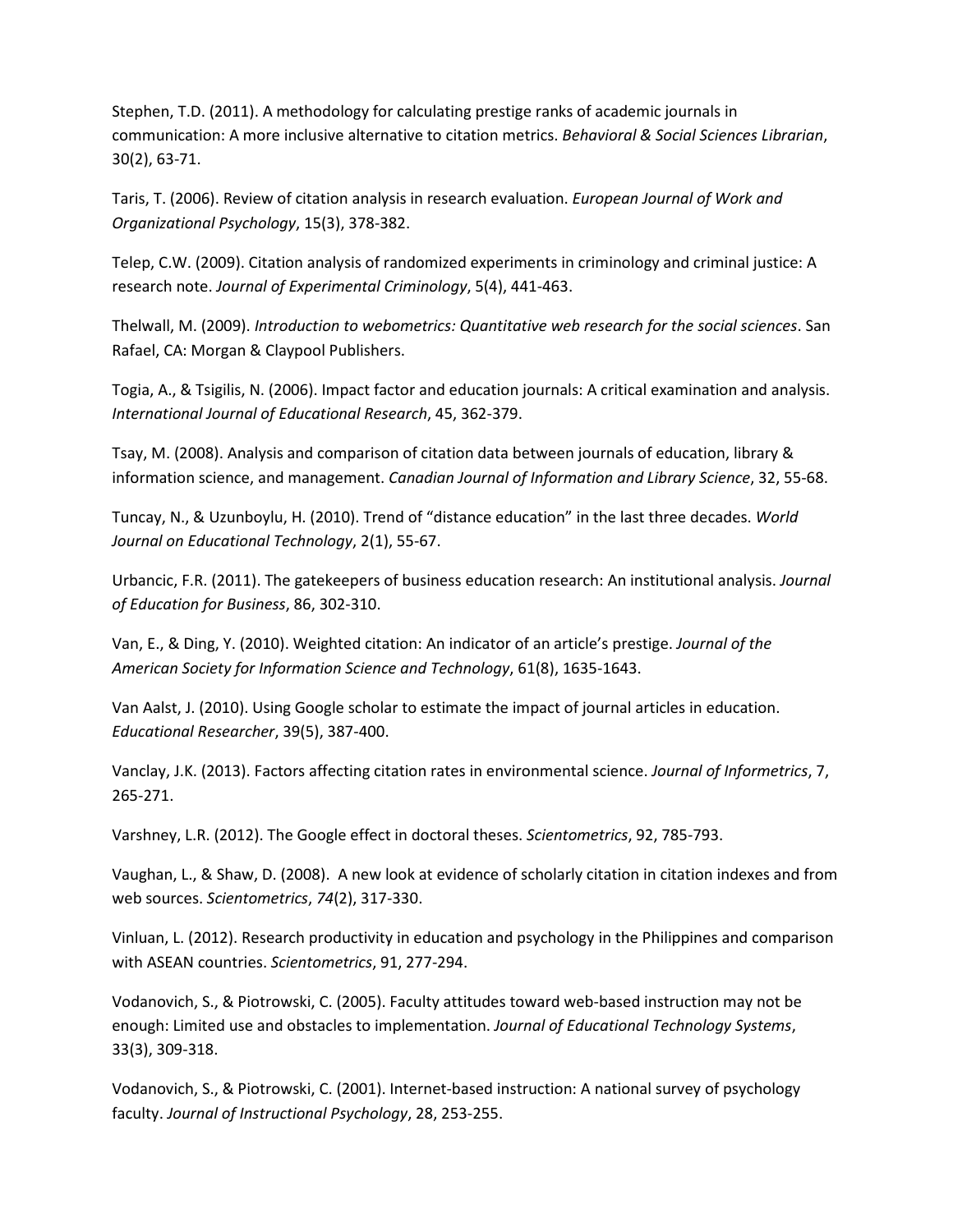West, R., & Rich, P. (2012). Rigor, impact, and prestige: A proposed framework for evaluating scholarly publications. *Innovative Higher Education*, 37, 359-371.

Wiles, L., Matricciani, L., Williams, M., & Olds, T. (2012). Sixty-five years of physical therapy: Bibliometric analysis of research publications from 1945 through 2010. *Physical Therapy*, 92(4), 493-506.

Williams, J.F., & Winston, M.D. (2003). Leadership competencies and the importance of research methods and statistical analysis in decision-making and research and publication: A study of citation patterns. *Library & Information Science Research*, 25(4), 387-402.

Wolfram, D. (2003). *Applied informetrics for information retrieval research*. Westport, CT: Libraries Unlimited.

Wolhuter, C. (2011). The international impact of education research done and published in South Africa. *South African Journal of Education*, 31, 603-616.

Wu, Y.P., Aylward, B.S., Roberts, M.C., & Evans, S.C. (2012). Searching the scientific literature: Implications for quantitative and qualitative reviews. *Clinical Psychology Review*, 32(6), 553-557.

Xia, J.F. (2012). Positioning open access journals in a LIS journal ranking. *College & Research Libraries*, 73(2), 134-145.

Xia, J.F., Myers, R.L., & Wilhoite, S.K. (2011). Multiple open access availability and citation impact. *Journal of Information Science*, 37(1), 19-28.

Xia, J.F., & Nakanishi, K. (2012). Self-selection and the citation advantage of open access articles. *Online Information Review*, 36(1), 40-51.

Yuan, S.B., & Hua, W.N. (2011). Scholarly impact measurements of LIS open access journals: Based on citations and links. *Electronic Library*, 29(5), 682-697.

Zawacki-Richter, O., Anderson, T., & Tuncay, N. (2010). The growing impact of open access distance education journals: A bibliometric analysis. *Journal of Distance Education*, 24(3), 54-73.

Zhou, Y.B., Lu, L., & Li, M. (2012). Quantifying the influence of scientists and their publications: Distinguishing between prestige and popularity. *New Journal of Physics*, 14, 033033.

Zyczkowski, K. (2010). Citation graph, weighted impact factors and performance indices. *Scientometrics*, 85, 301-315.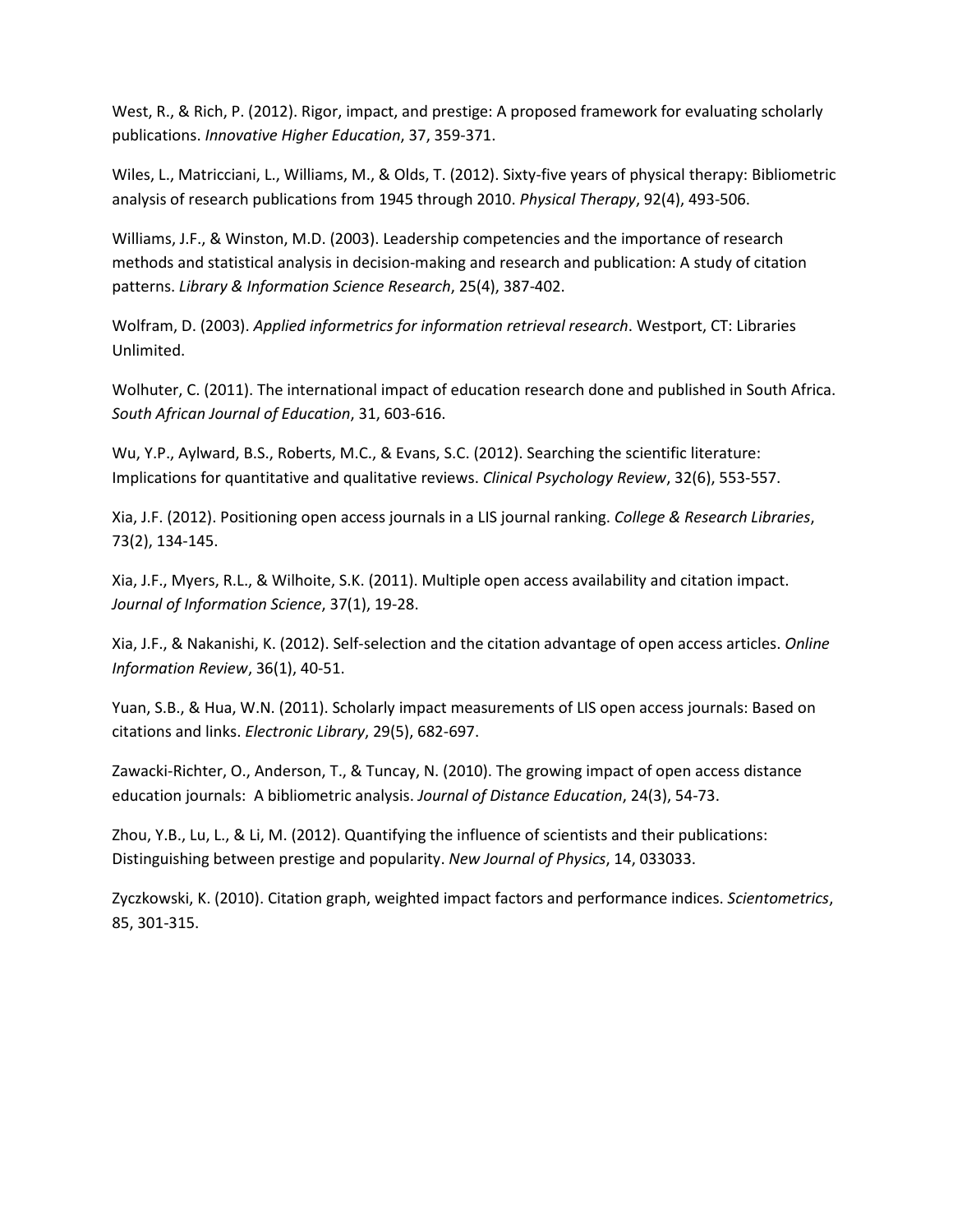## **SELECT BIBLIOGRAPHY**

Archambault, É., Campbell, D., Gingras, Y., & Larivière, V. (2009). Comparing bibliometric statistics obtained from the Web of Science and Scopus. *Journal of the American Society for Information Science and Technology*, 60(7), 1320-1326.

Bakkalbasi, N., Bauer, K., Glover, J., & Wang, L. (2006). Three options for citation tracking: Google Scholar, Scopus and Web of Science. *Biomedical Digital Libraries*, 3(1), 7.

Ball, R., & Tunger, D. (2010). Science indicators revisited - Science Citation Index versus SCOPUS: A bibliometric comparison of both citation databases. *Information Services & Use*, 26(4), 293-301.

Baneyx, A. (2008). 'Publish or Perish' as citation metrics used to analyze scientific output in the humanities: International case studies in economics, geography, social sciences, philosophy, and history. *Arch. Immunol. Ther. Exp*, 56(6), 363-371.

Bar-Ilan, J. (2008). Which h-index? A comparison of WoS, Scopus and Google Scholar. *Scientometrics*, 74(2), 257-271.

Bar-Ilan J., Levene M., & Lin A. (2007). Some measures for comparing citation databases. *Journal of Informetrics*, 1(1), 26-34.

Bauer, K., & Bakkalbasi, N. (2005). An examination of citation counts in a new scholarly communication environment. *D-Lib Magazine*, 11(9). Available at: www.dlib.org/dlib/september05/bauer/09bauer.html.

Belew, R. K. (2005). Scientific impact quantity and quality: Analysis of two sources of bibliographic data. arXiv:cs/0504036. Available at: http://arxiv.org/abs/cs.IR/0504036.

Bollen, J., Rodriguez, M., & Van De Sompel, H. (2006). Journal status. *Scientometrics*, 69(3), 669-687.

Bornmann, L., Marx, W., Schier, H., *et al.* (2009). Convergent validity of bibliometric Google Scholar data in the field of chemistry: citation counts for papers that were accepted by Angewandte Chemie International Edition or rejected but published elsewhere, using Google Scholar, Science Citation Index, Scopus, and Chemical Abstracts. *Journal of Informetrics*, 3(1), 27-35.

Bosman, J., van Mourik, I., Rasch, M., Sieverts, E., & Verhoeff, H. (2006). *Scopus reviewed and compared: the coverage and functionality of the citation database Scopus, including comparisons with Web of Science and Google Scholar*. Utrecht: Utrecht University Library. Available at: igiturarchive.library.uu.nl/DARLIN/2006-1220-200432/UUindex.html.

Braun, T., Glanzel, W., & Grupp, H. (1995). The scientometric weight of 50 nations in 27 science areas, 1989-1993. : All fields combined, mathematics, engineering, chemistry, and physics. *Scientometrics*, 33(3), 263-293.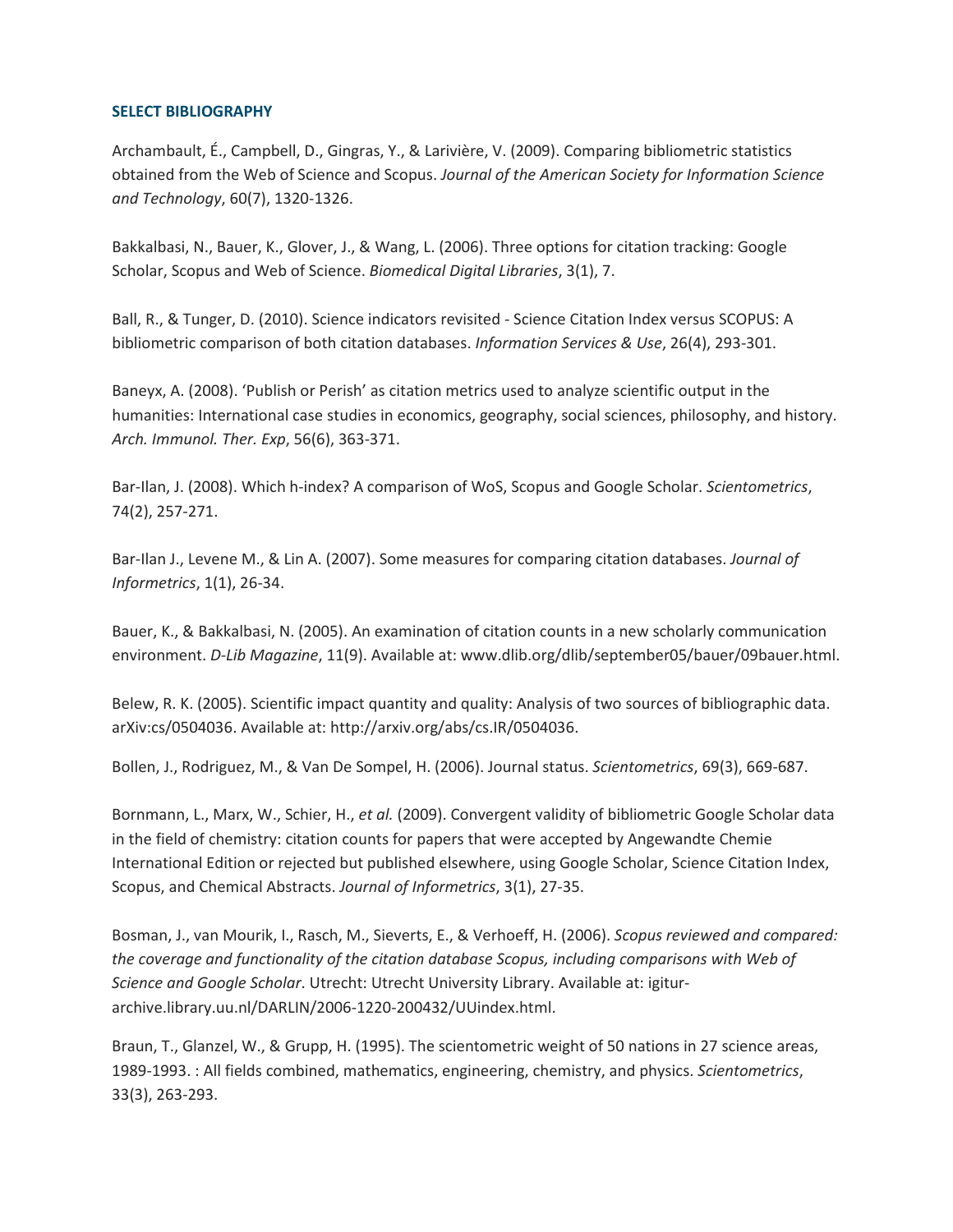Chang, C., McAleer, M., & Oxley, L. (2011). What makes a great journal great in the sciences? Which came first, the chicken or the egg. *Scientometrics*, 87, 17-40.

Chen, X. (2010). Google Scholar's dramatic coverage improvement five years after debut. *Serials Review*, 36(4), 221-226.

Christianson, M. (2007). Ecology articles in Google Scholar: levels of access to articles in core journals. *Issues in Science and Technology Librarianship*, available at: http://www.istl.org/07 winter/refereed.html.

Etxebarria, G., & Gomez-Uranga, M. (2009). Use of Scopus and Google Scholar to measure social sciences production in four major Spanish universities. *Scientometrics*, 82(2), 333-349.

Farias, J. R. (2010). Most cited articles published in Brazilian journals of economics: Google Scholar rankings. *Economia*, 11(1), 1-25.

Franceschet, M. (2009). A comparison of bibliometric indicators for computer science scholars and journals on Web of Science and Google Scholar. *Scientometrics*, 83(1), 243-258.

García-Pérez, M. A. (2010). Accuracy and completeness of publication and citation records in the Web of Science, PsycINFO, and Google Scholar: a case study for the computation of h indices in Psychology. *Journal of the American Society for Information Sciences*, 61(10), 2070-2085.

Gardner, S., & Eng, S. (2005). Gaga over Google? Scholar in the social sciences. *Library Hi Tech News*, 22(8), 42-45.

Gavel, Y., & Iselid, L. (2008). Web of Science and Scopus: a journal title overlap study. *Online Information Review*, 32(1), 8-21.

Gorraiz, J., & Schloegl, C. (2008). A bibliometric analysis of pharmacology and pharmacy journals: Scopus versus Web of Science. *Journal of Information Science*, 34(5), 715-725.

Harzing, A., & van der Waal, R. (2008). Google Scholar as a new source for citation analysis. *Ethics in Science and Environmental Politics*, 8(1), 61-73.

Howland, J. L., Wright, T. C., Boughan, R. A., & Roberts, B. C. (2009). How scholarly is Google Scholar? A comparison to library databases. *College Research Libraries*, 70(3), 227-234.

Jacsó, P. (2005). As we may search: Comparison of major features of the Web of Science, Scopus, and Google Scholar citation-based and citation-enhanced databases. *Current Science*, 89(9), 1537-1547.

Jacsó, P. (2009). The h-index for countries in Web of Science and Scopus. *Online Information Review*,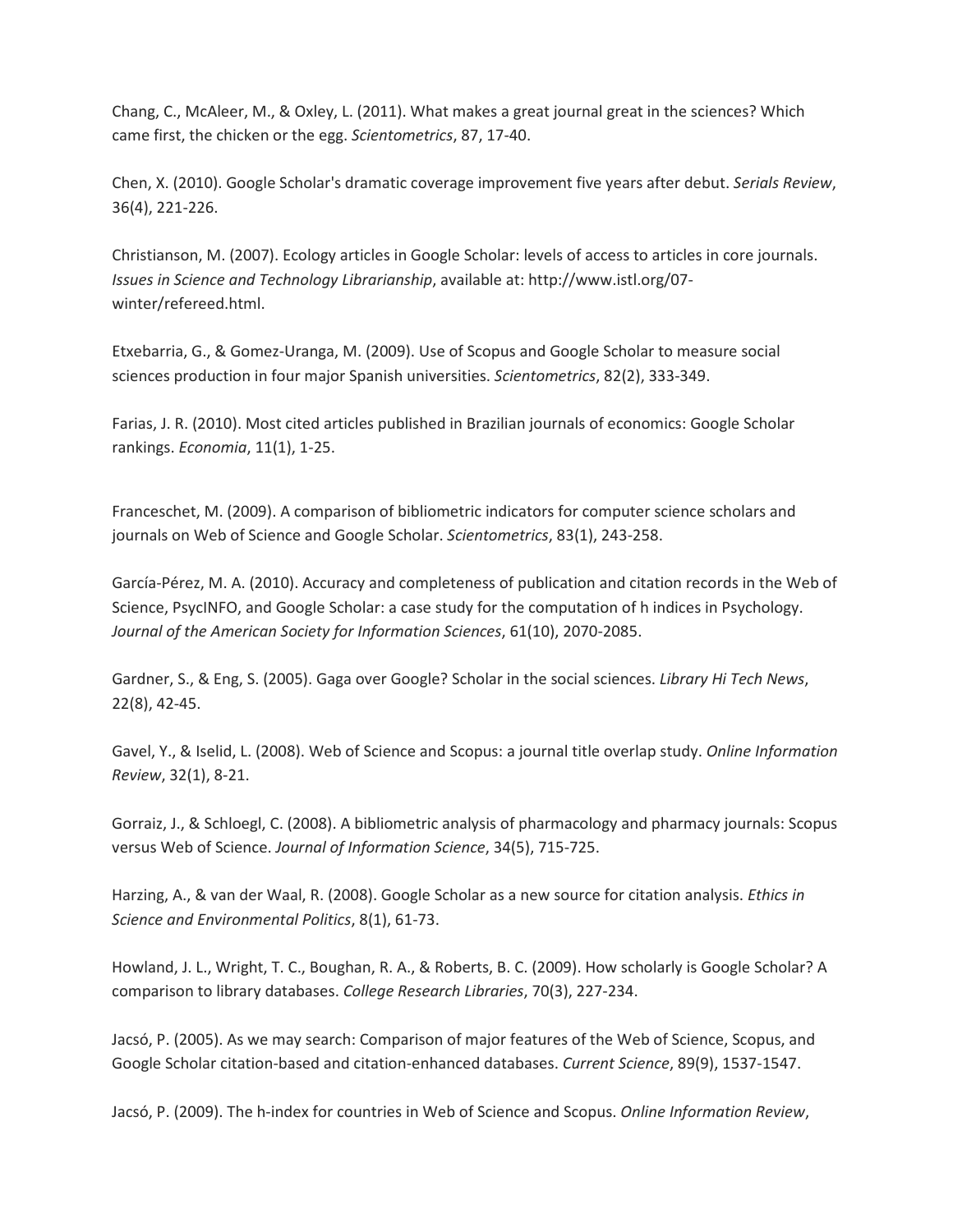33(4), 831-837.

Jacsó, P. (2011). The h-index, h-core citation rate and the bibliometric profile of the Web of Science database in three configurations. *Online Information Review*, 35(5), 821-833.

Jacsó, P. (2008). The pros and cons of computing the h-index using Google Scholar. *Online Information Review*, 32, 437–452. http://dx.doi.org/10.1108/14684520810889718

Jacsó, P. (2008). The pros and cons of computing the h-index using Scopus. *Online Information Review*, 32, 524–535. http://dx.doi.org/10.1108/14684520810897403

Jacsó, P. (2009). Database source coverage: Hypes, vital signs and reality checks. *Online Information Review*, 33, 997–1007. http://dx.doi.org/10.1108/14684520911001963

Jacsó, P. (2012). Google Scholar Author Citation Tracker: Is it too little, too late? *Online Information Review*, 36, 126–141. http://dx.doi.org/10.1108/14684521211209581

Jones, Y. D. (2005). Biology article retrieval from various databases: Making good choices with limited resources. *Issues in Science and Technology Librarianship*, available at: www.istl.org/05 fall/refereed.html.

Kousha, K., & Thelwall, M. (2007). Google Scholar citations and Google Web-URL citations: A multidiscipline exploratory analysis. *Journal of the American Society for Information Science and Technology*, 58(7), 1055-1065.

Kulkarni, A. V., Aziz, B., Shams, I., & Busse, J. W. (2009). Comparisons of citations in Web of Science, Scopus, and Google Scholar for articles published in general medical journals. *JAMA*, 302(10), 1092 - 1096.

LaGuardia, C. (2005). E-views and reviews: Scopus vs Web of Science. *Library Journal.com*, available at: www.libraryjournal.com/article/CA491154.html.

Levine-Clark, M., & Gil E. L. (2009). A comparative citation analysis of Web of Science, Scopus, and Google Scholar. *Journal of Business & Finance Librarianship*, 14(1), 3246.

Leydesdorff, L., de Moya-Anegón, F., & Guerrero-Bote, V. P. (2010). Journal maps on the basis of Scopus data: A comparison with the Journal Citation Reports of the ISI. *Journal of the American Society for Information Science and Technology*, 61(2), 352-369.

Li, J., Sanderson, M., Willett, P., Norris, M., & Oppenheim, C. (2010). Ranking of library and information science researchers: Comparison of data sources for correlating citation data, and expert judgments.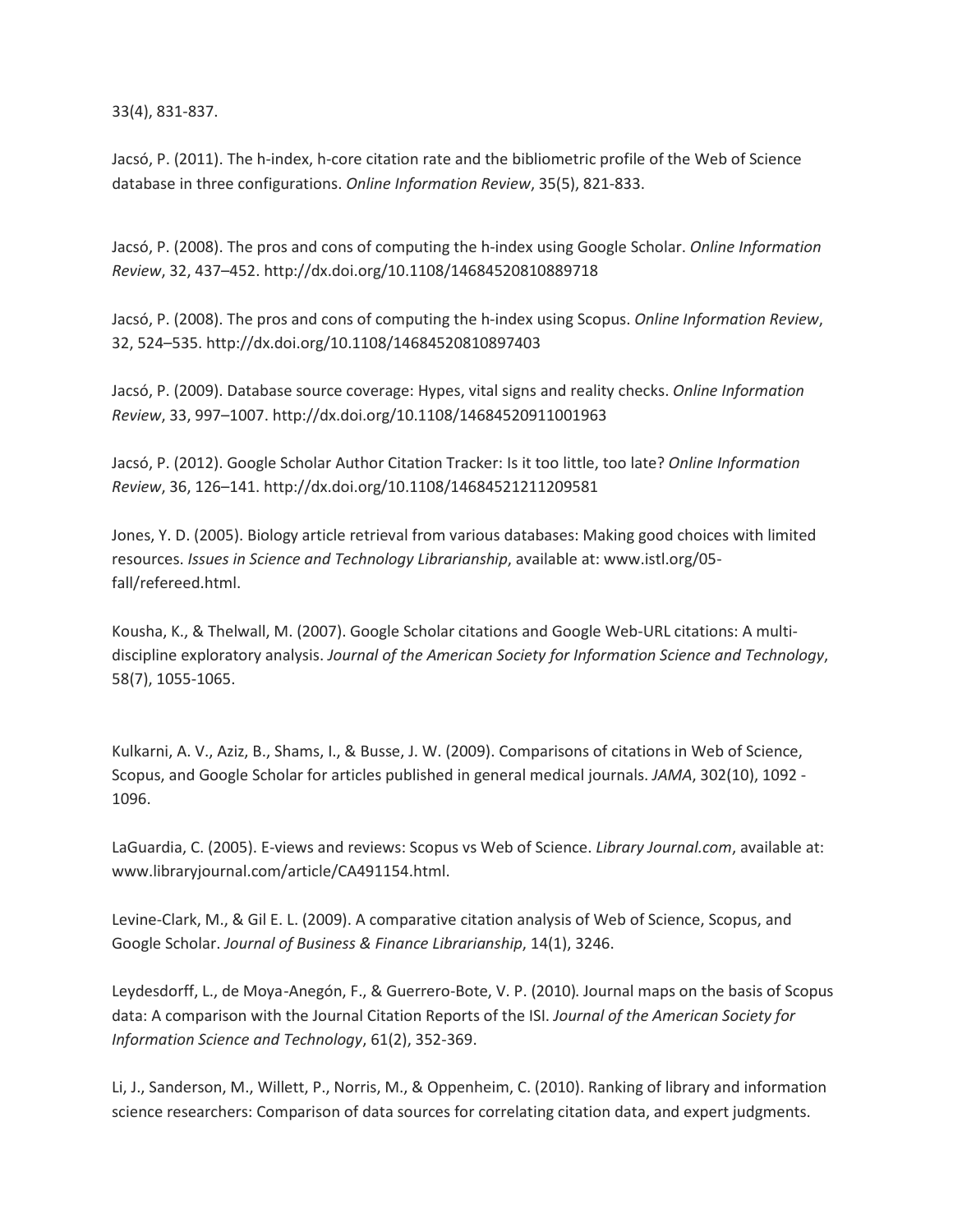*Journal of Informetrics*, 4(4), 554-563.

Li, J., Burnham, J., Lemley, T., & Britton, R. (2007). Citation analysis: Comparison of Web of Science, ScopusTM, SciFinder, and Google Scholar. *Journal of Electronic Resources in Medical Libraries*, 7(3), 196- 217.

López-Illescas, C, de Moya-Anegón, F, & Moed, H. F. (2008). Coverage and citation impact of oncological journals in the Web of Science and Scopus. *Journal of Informetrics*, 2(4), 304-316.

Meho, L. I., & Rogers, Y. (2008). Citation counting, citation ranking, and h-index of human-computer interaction researchers: A comparison of Scopus and Web of Science. *Journal of the American Society for Information Science and Technology*, 59(11), 1711-1726.

Meho, L. I., & Yang, K. (2007). Impact of data sources on citation counts and rankings of LIS faculty: Web of Science versus Scopus and Google Scholar. *Journal of the American Society for Information Science and Technology*, 58(13), 2105-2125.

Meier, J. J., & Conkling, T. W. (2008). Google Scholar's coverage of the engineering literature: An empirical study. *The Journal of Academic Librarianship*, 34(3), 196-201.

Mikki, S. (2010). Comparing Google Scholar and ISI Web of Science for earth sciences. *Scientometrics*, 82(2), 321-331.

Mingers, J., & Lipitakis, E. (2010). Counting the citations: A comparison of Web of Science and Google Scholar in the field of business and management. *Scientometrics*, 85(2), 613-625.

Moussa, S., & Touzani, M. (2004). Ranking marketing journals using the Google Scholar-based hg-index. *Journal of Informetrics*, 4(1), 107-117.

Neuhaus, C., Neuhaus, E., Asher, A., & Wrede, C. (2006). The depth and breadth of Google Scholar: An empirical study. *Libraries and the Academy*, 6(2), 127-141.

Norris, M., & Oppenheim, C. (2007). Comparing alternatives to the Web of Science for coverage of the social sciences' literature. *Journal of Informetrics*, 1(2), 161-169.

Noruzi, A. (2005). Google Scholar: The new generation of citation indexes. *Libri: International Journal of Libraries and Information Services*, 55(4), 170-180.

Pauly, D., & Stergiou, K. I. (2005). Equivalence of results from two citation analyses: Thomson ISI's Citation Index and Google's Scholar service. *Ethics in Science and Environmental Politics*, 33-35.

Perdue, B., & Piotrowski, C. (2004). Cited author searching: Implications for instruction in forensic psychology. *Journal of Instructional Psychology*, 31, 220-222.